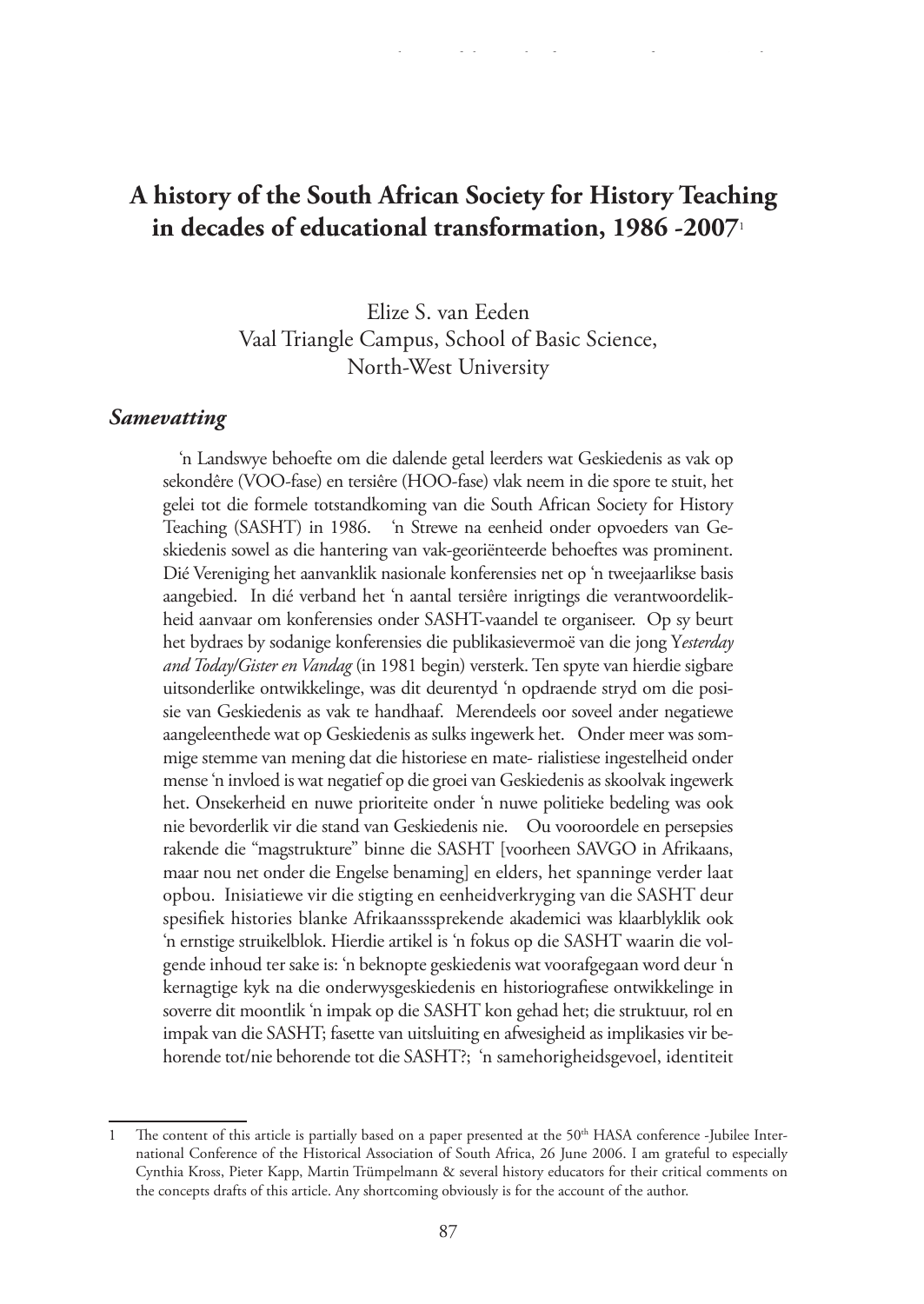en terugblik, gevolg deur 'n paar samevattende opmerkings m.b.t. die resente status en toekoms van die SASHT.

### **History teaching and history teaching associations in South Africa – a contextualisation**

#### *History in education*

Throughout the more than three-and-a-half centuries of European involvement in South Africa (1652-2007), History has always formed part of the formal school curriculum. After the Great Trek movement from the Eastern Cape, namely that of the Cape of Good Hope and The Republic of Natalia, The South African Republic (ZAR), and the Republic of the Orange Free State (OFS), history instruction also featured local struggles for freedom from an oppressor. In the process patriotism and nationalism spontaneously prevailed in curricula until deep into the twentieth century.

History teaching and an education in History as a science – covering a wide variety of themes in all educational phases – have always been closely connected. In South Africa the teaching of History officially started in 1865 when it was introduced as part of the Cape School Syllabi. Thereafter it was implemented in newly established History departments at tertiary level, of whom the South African College (later University of Cape Town) in 1903 and the Victoria College (later the University of Stellenbosch) in 1904 were the first.**<sup>2</sup>**

From the arrival of the first Europeans in 1652 up to 1953, missionaries also provided "formal" education for black people, but, as far as could be ascertained, the missionaries gave no formal instruction in History as a school subject.<sup>3</sup>

Apart from the theological background within a missionary educational focus, the principles of the Institute for Christian National Education (CNE) can also be recalled, as published in mouthpiece of The Federasie van Afrikaanse Kultuurvereniginge (FAK) in 1948. Apparently this policy was:

<sup>2</sup> PH Kapp, "Sinvol of sinister? Die Historiese Genootskap van Suid-Afrika, vyftig jaar oud", voordrag gelewer by die 50e konferensie van die SAHG, Junie 2006, p. 4; ES van Eeden, *Didactical guidelines for teaching History in a changing South Africa* (Keurkopie Uitgewers:Potchefstroom, 1999), pp. 8-11.

<sup>3</sup> ES van Eeden, *Didactical guidelines for teaching History in a changing South Africa* (Keurkopie:Potchefstroom, 1999), Chapter 1; ES van Eeden, "Creating a future for History within South Africa's *Curriculum 2005*", *Theory and Research in Social Education*, 28(1), 2000, pp. 85-95.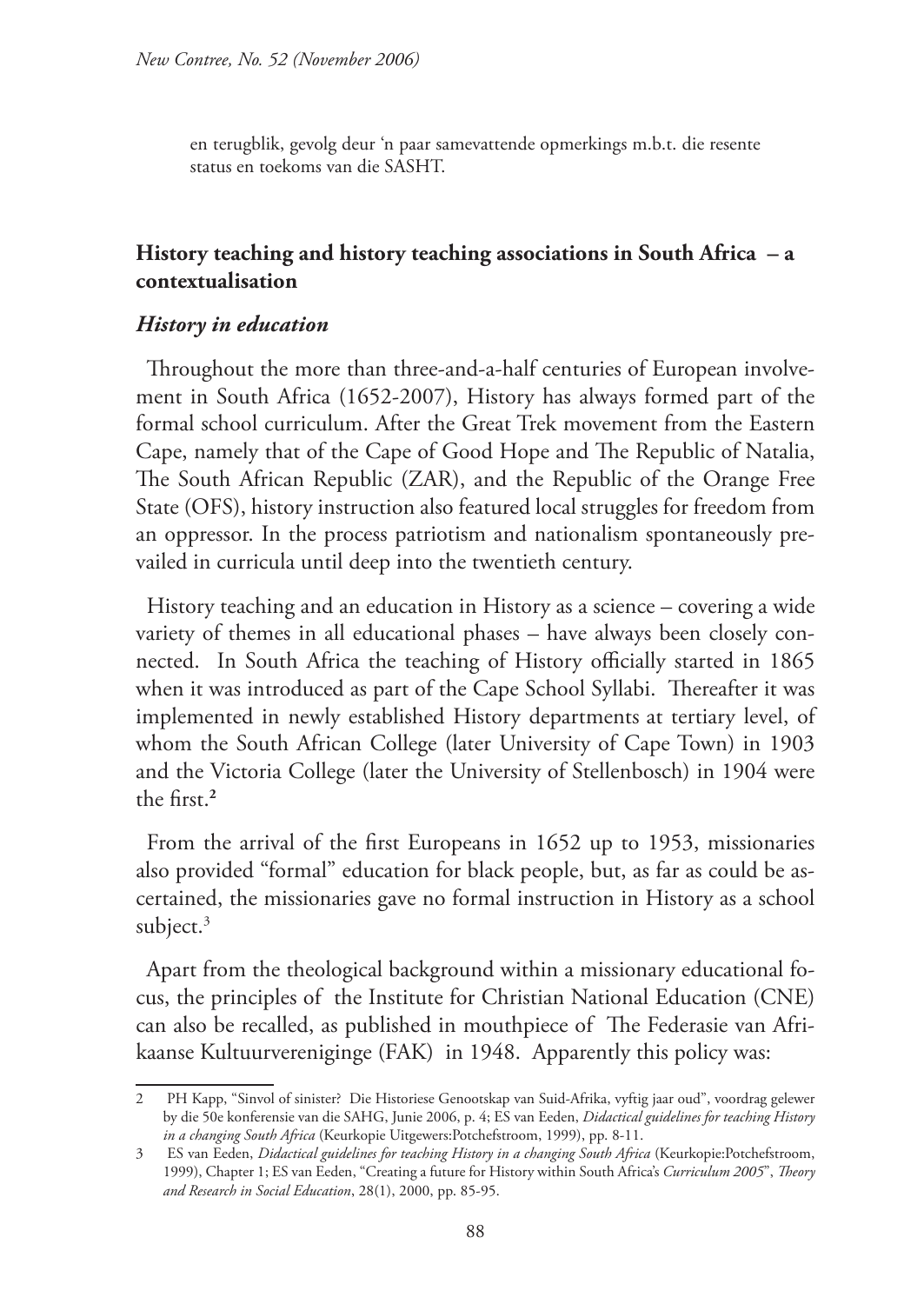accepted by all major Afrikaner organisations that had an interest in education.<sup>4</sup>

This adoption of the CNE principles by the FAK resulted in the spontaneous nurturing thereof until the mid-seventies, after which it became a leprous topic.5 In the broader South African community, CNE was doomed for future educational purposes, although by 1985 CNE was was actively and spontaneously promoted in all spheres of life and education in South Africa.<sup>6</sup>

During the nineteen eighties, some newspaper reports raised concerns about the 'reign-of-terror'-like approach of bodies that was experienced in some schools for blacks where the aim appeared to be to drastically change the existing educational system to People's Education (PE).7 The outbreak of violence as a result of the urge for PE was labelled by a newspaper reporter as a political monster,<sup>8</sup> and as an outlet for frustration among black people because of apartheid in South Africa, as well as sanctions applied against South Africa.9 Others reported that Afrikaans as language was the co-carrier of the "struggle"10 among coloured South Africans which also reached a high mark among blacks in 1976.<sup>11</sup> Political and educational frustrations of black people continued as in the past decades, but at the time also inspired debate among Reformed theologians. CNE was inevitably disputed when PE became prominent since 1987.12

<sup>4</sup> FAK, *C.N.O.-beleid* , Voorwoord. c.1948.

<sup>5</sup> See Anon., 'Viljoen verwerp Verwoerd se woorde', *Die Burger*, 3 Mei 1986, p. 1; Anon., 'Bisdom steun sanksies, "People's Education"', *Die Burger*, 13 Oktober 1986, p. 3.

<sup>6</sup> Compare ES van Eeden & LM Vermeulen, "Christian National Education (CNE) and People's Education (PE): Historical perspectives and some broad common grounds", *New Contree*, 50, November 2005, pp. 177-205.

<sup>7</sup> Compare Anon., 'Azacco, Sosco word beperk', *Die Burger*, 26 October 1988, p. 18; Anon., 'Twee organisasies se bedrywighede word aan bande gelê', *Die Burger*, 26 October 1988, p. 2.

<sup>8</sup> See Anon., 'Hoe 'n skaakmat-parlement lyk', *Die Burger*, 13 Jul. 1989, p. 13; Anon., 'Swart skole toe; ouers gedreig', *Die Burger*, 28 March 1990, p. 19.

<sup>9</sup> Compare Anon., 'Skole-krisis gewyt aan apartheid en sanksies', *Die Burger*, 4 October 1990, p. 17.

<sup>10</sup> It was always believed that the governing National Party forced schools into an educational system where Afrikaans as language was prioritised on an equal footing with English. The negativity against Afrikaans could also be located in the white NP leadership who was accused to be the instigators of apartheid.

<sup>11</sup> P Zietsman, 'Struggle Afrikaans', *Die Burger*, 1 November 2003, p. 13.

<sup>12</sup> JH Coetzee, 'Christelik-Nasionale onderwys geweeg in die lig van die ekumeniese roeping van die PU vir CHO en die probleme wat anderskleurige Christene daarmee het', *Instituut vir Reformatoriese Studie*, F1, p. 235, Jul. 1987, pp. 1-20; PE was first defined at the National Education Crisis Conferences (NECC) in 1985. Also compare Research on Education in South Africa (RESA), 'Strategies on education and training in South Africa, 1960-1987. The role of corporate capital', Paper 1, Colchester, Essex, October 1988, pp. 7-8; RESA,'Bantu education as a reformist strategy of the South African state', Paper 2, Cochester, Essex, October 1988, pp. 9-11, pp. 21-22; RESA, 'The struggle against apartheid education: towards People's Education…, pp. 1-13; 15-16; 21-22.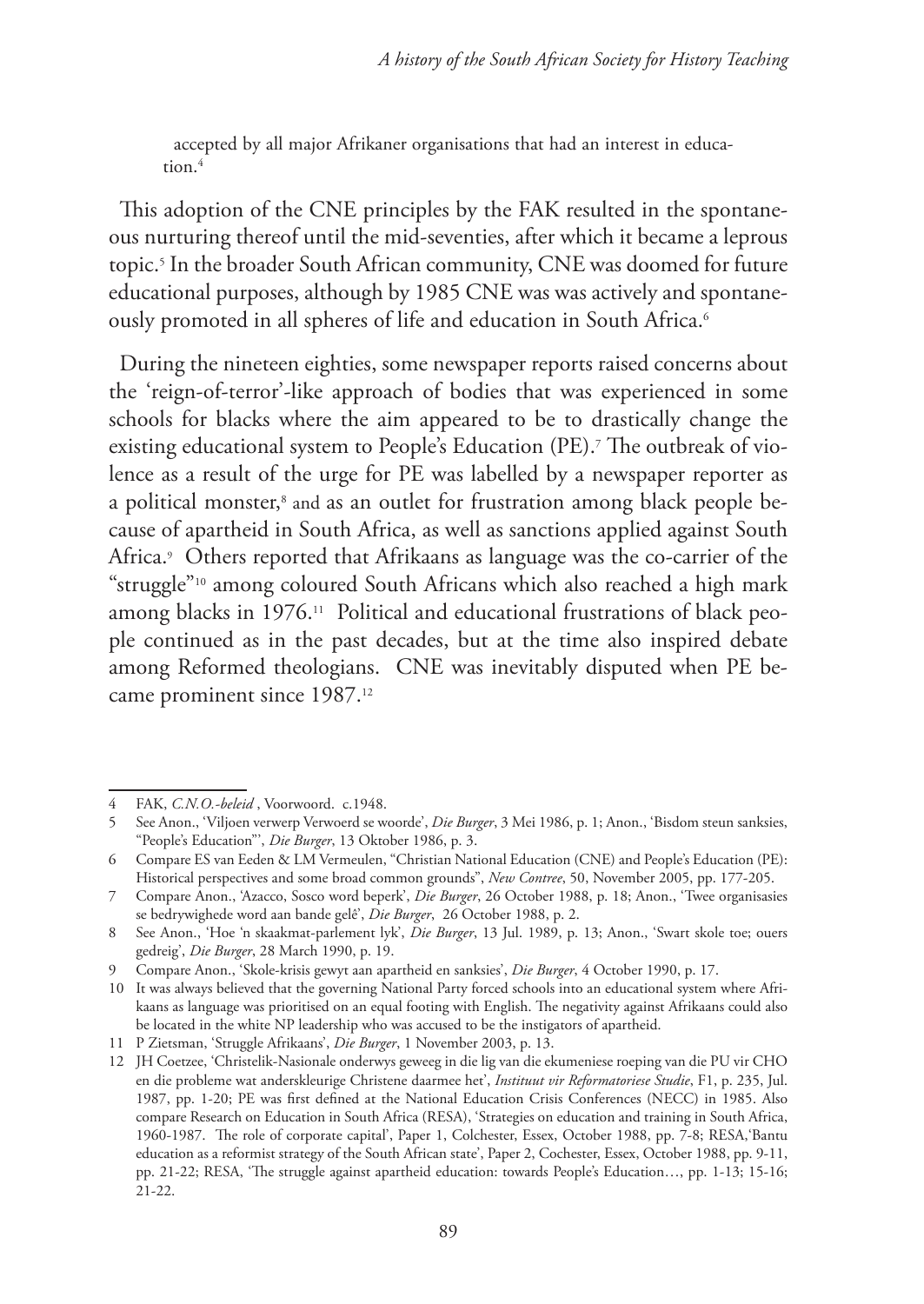Smangaliso Mkhatshwa defined PE as:13

Education which prepares people for total human liberation, and for full participation in social, political or cultural spheres of society, helps people to be creative, to develop a critical mind and to analyse*.*

Since the end of apartheid in 1994, PE, as part of the new focus on educational development, namely Outcomes-Based Education (OBE), dominated the South African educational scene.<sup>14</sup> The new National Department of Education has undertaken several structural reforms to change the face of education. Despite such reform efforts, the History curriculum for South African schools was said, by 1998, to have been developed by specialists associated with former apartheid departments or by persons contracted by them. Even where specialists did not personally associate or endorse the political dispensation of the day, their broader associations and affiliations with their employer institutions were marked or perceived as apartheid vestiges, and probably labeled or stereotyped them. Nevertheless, a clear drive for the reinterpretation and revitalization of history curricula, has given rise to numerous discussions about curriculum reform and construction and also to various new curriculum structures.15

Perhaps the most important issue from this broad background in the teaching of History that this article and this part of the discussion aimed to present, was to trace the existence of any History Association before 1986. It also aimed to determine whether such an association primarily focused on a unity of History educators, and a proactive improvement of quality History teaching. Although various minor local efforts might have existed to promote some kind of unity, and various tertiary institutions have organised meetings and conferences for History educators, a formal (nationally inclusive\_effort was never recorded up to 1985. Another issue that cannot be ignored in this discussion is a possible politically inspired motive(s) behind academically accepted motives (as e.g. outlined in the SASHT's motives for founding) for founding a history association. However, these possible motives will always

<sup>13</sup> Sisulu and Mkhatshwa's speeches as in RESA, 'The struggle against apartheid education: towards People's Education in South Africa', Paper 3, Colchester, Essex, October 1988, p. 20; M.C. Mehl, 'From pariah to intellectual home: the UWC microcosm of People's Education', *University of the Western Cape*, Inaugural address, A(60), 1989, p. 11.

<sup>14</sup> Compare Anon., 'Onmoontlike kinders?', *Rapport*, 16 November 2003;J de Klerk & J Rens, 'The role of values in school discipline'*Koers*, 68, 4, 2003, 368-371; S Schoeman, ' "The school with the Bible": From meaningless to meaningful citizenship education in South Africa', *Koers*, 67, 4, 2002, pp. 450-457.

<sup>15</sup> ES van Eeden, *Didactical guidelines for teaching History in a changing South Africa* (Keurkopie: Potchefstroom, 1999), Chapter 1; ES van Eeden, "Creating a future for History within South Africa's *Curriculum 2005*", *Theory and Research in Social Education*, 28(1), 2000, pp. 85-95.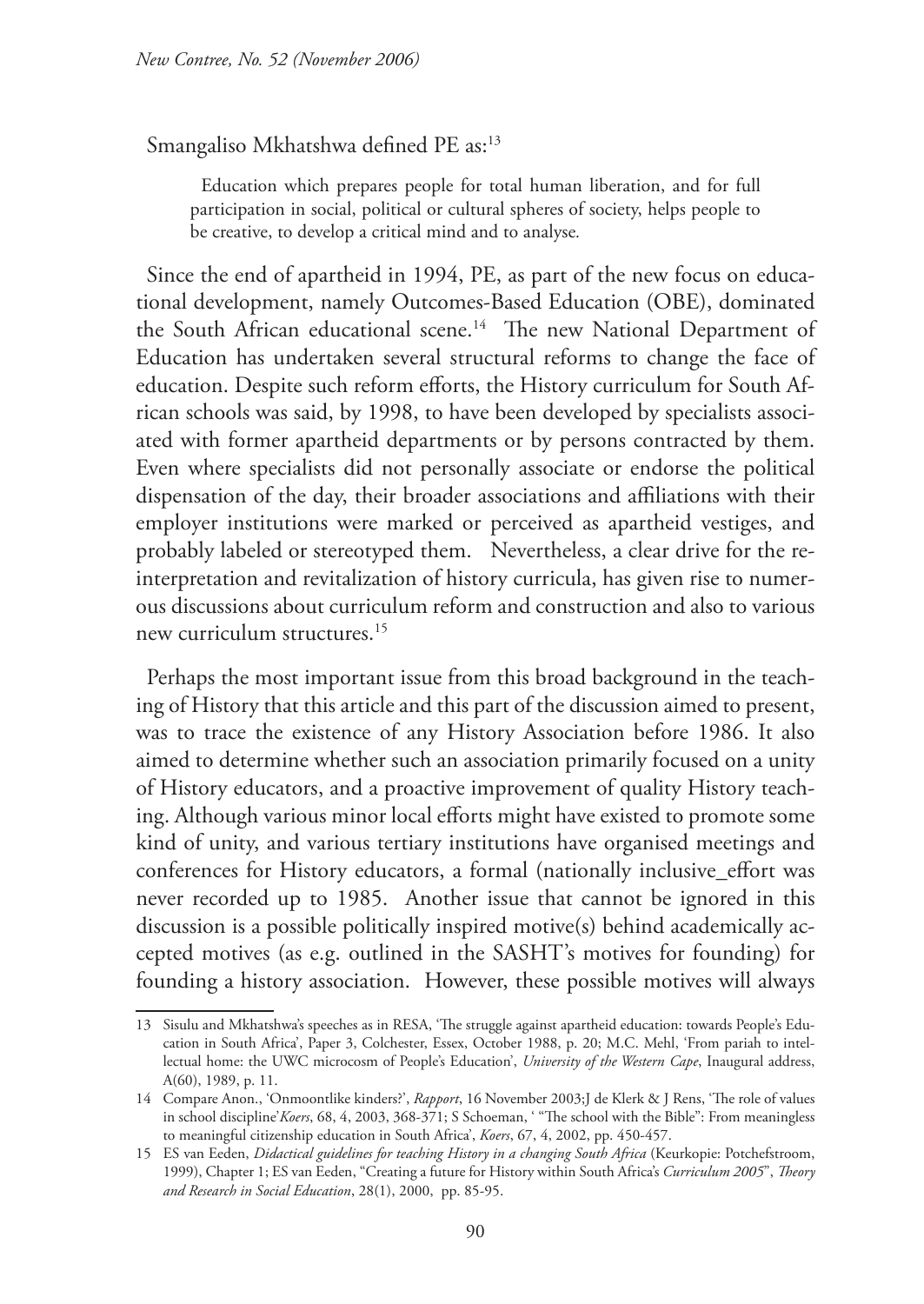be debatable, speculative and one-sided views based on the viewer's academic background, knowledge, personal experience and historiographical associations.16 Having said this, another motive for founding an association can be the drive of a profession such as the History profession to survive political incorrectness of the past and its effects on things such as student enrolment. In a subsection later on, the origin of the SASHT as well as this association's relatedness with a pioneering effort by the South African Historical Association will be discussed briefly.

#### **Broad historiographic and political trends and history teaching**<sup>17</sup>

Several trends in history writing, especially after 1948, impacted on the writing and teaching approaches to History as discipline and subject in South Africa. Amongst others there are the *Oxford History of SA* as well as the contested radical/revisionist critiques of the *Oxford History* which followed in the course of the 1970s and 1980s and which indirectly contributed to educational outputs such as L.Callinicos'18 popular histories (e.g. *God and Workers* and *What is History?*) which were widely used in schools. Some historians and educators regarded these contributions as a direct attack on the way in which History had been used in schools as an ideological vehicle for apartheid. The 1980s and early 1990s also saw a reshuffling and renegotiation over the school History curriculum. In this regard SASHT founder members, Proff. Pieter Kapp and Martin Trümpelmann of the former Rand Afrikaans University (now the University of Johannesburg) played a central role. Not all history educators perceived this involvement as positive or proactive towards moving away from apartheid principles. Conflicts and divisions among different schools of thought were germane to this period. From what is recalled,

<sup>16</sup> Compare A Grundlingh, "Politics, principles and problems of profession: Afrikaner historians and their discipline, c. 1920-1965", *Perspectives in Education*, 12(1), 1990, pp. 1-19.

<sup>17</sup> Although a brief overview will be provided of the wider political scene in which the founding of the SASHT took place, it is not (and has not been) the intention of the writer to brood on historiographic trends that have influenced/may have influenced people and institutions at the time the SASHT was founded. One reason for the option of a brief historiographic overview is because most historiographic trends since the 1960s may only have influenced the founding and educational activities of the SASHT *per se* indirectly. Perceptions of extensive historiographic influences that might exist are simply speculation and would be impossible to substantiate.

<sup>18</sup> It is not hereby asserted that the popular histories of Luli Callinicos' are 'outcomes' of the Oxford History. The latter is seen as representative of the cumulative analysis of the liberal historians and as such was repudiated by the History Workshop to which Callinicos was attached. Her books were written in the framework of the Workshop's 'revisionist' approach to history.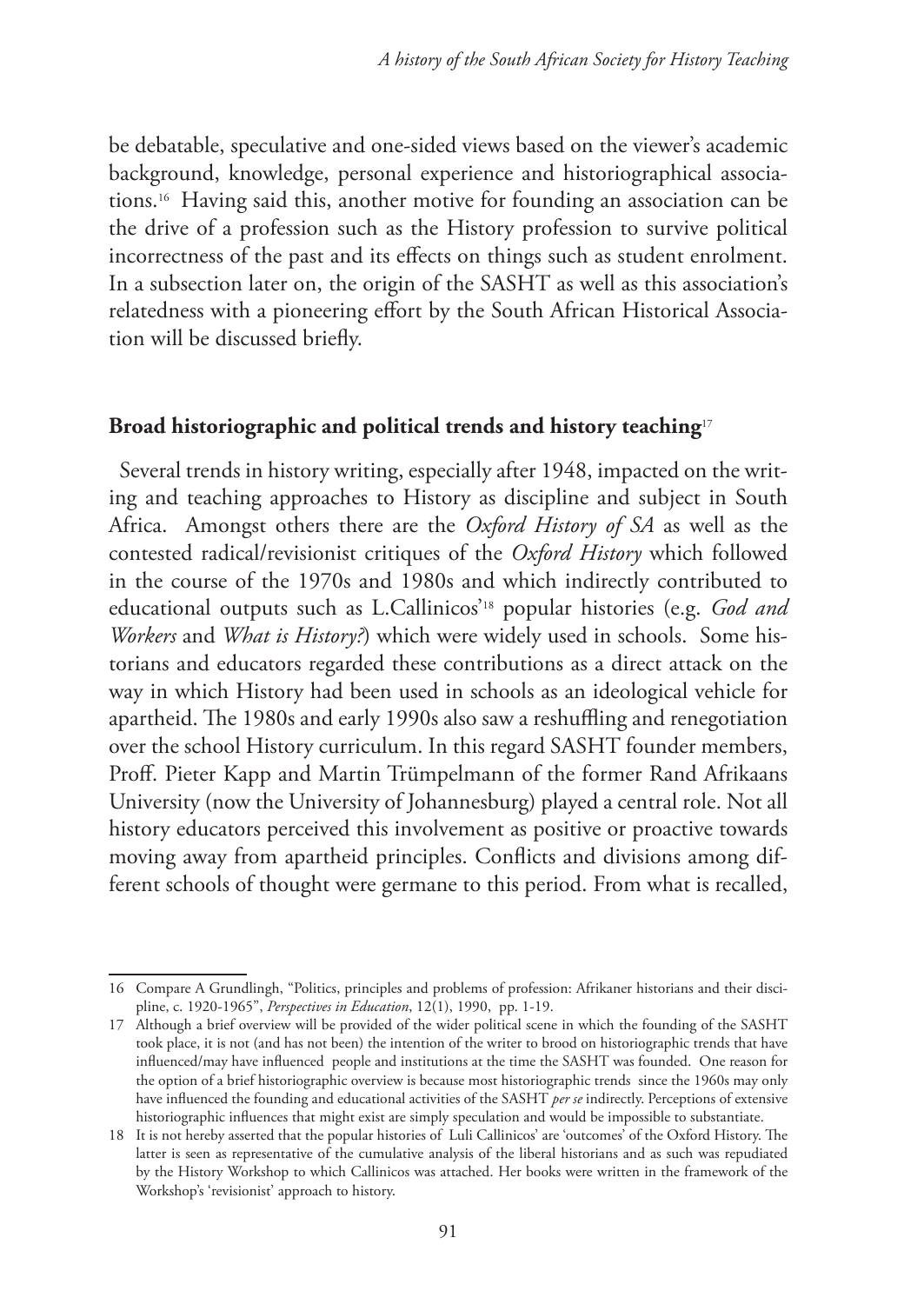it appears as if these individuals from historically Afrikaans-based institutions were typified as part of the "apartheid problem".19

Apart from the complexities revolving around certain schools of historical thought, the turbulent political situation in South Africa as experienced in the seventies continued into the eighties. The 1980s, for example, reflected on outstanding critical features related to apartheid as key focus of reasoning or action among different groups, which eventually contributed towards the emergence of South Africa as democracy in 1994. Among these features the ideological consolidation of the Freedom Charter (Charterists) activists toward a National Front come to mind. Furthermore, the Botha government announced proposals for a more inclusive form of representation. Different interpretations of the way forward, with apartheid among the white privileged voter on the one hand, and black inspired organisations on the other, at times stalemated hopes towards possible future unity. Another addition to this saga around apartheid was the detrimental role of other internal and external forces to change the status quo. Once apartheid was irreversibly destined to change from the 1990s, other crises developed that Government as well as South Africans had to deal with.<sup>20</sup> During these turbulent times the SASHT was initiated.

### **The founding, role and impact of the SASHT in the education of History – a short history**

#### *Its foundations*

Since the first official strides to ensure a space for teaching History as outlined earlier, it appears as though some practitioners of the subject/discipline have always been willing to function constructively within the security of an academic association, specifically focussed on History development and History issues. In 1913 such an association was formed by the two tertiary institutions mentioned earlier. Unfortunately, ideological differences between the Dutch-Afrikaans and English language groups, exacerbated perhaps by

<sup>19</sup> Personal impressions from conference feedback, June 2006, based on comments made by the respondents who attended the session. Also compare K Smith, *The changing past: Trends in South African historical writing* (Johannesburg: Southern, 1988).

<sup>20</sup> Based on several sources, amongst others,: NWarden, *The making of modern South Africa: Conquest, segregation and apartheid* (Blackwell: Oxford UK & Cambridge USA, 1994), first pages; A van Wyk, "Bakens op die pad van die ou Suid-Afrika", *Insig*, May 1994, pp. 14-15.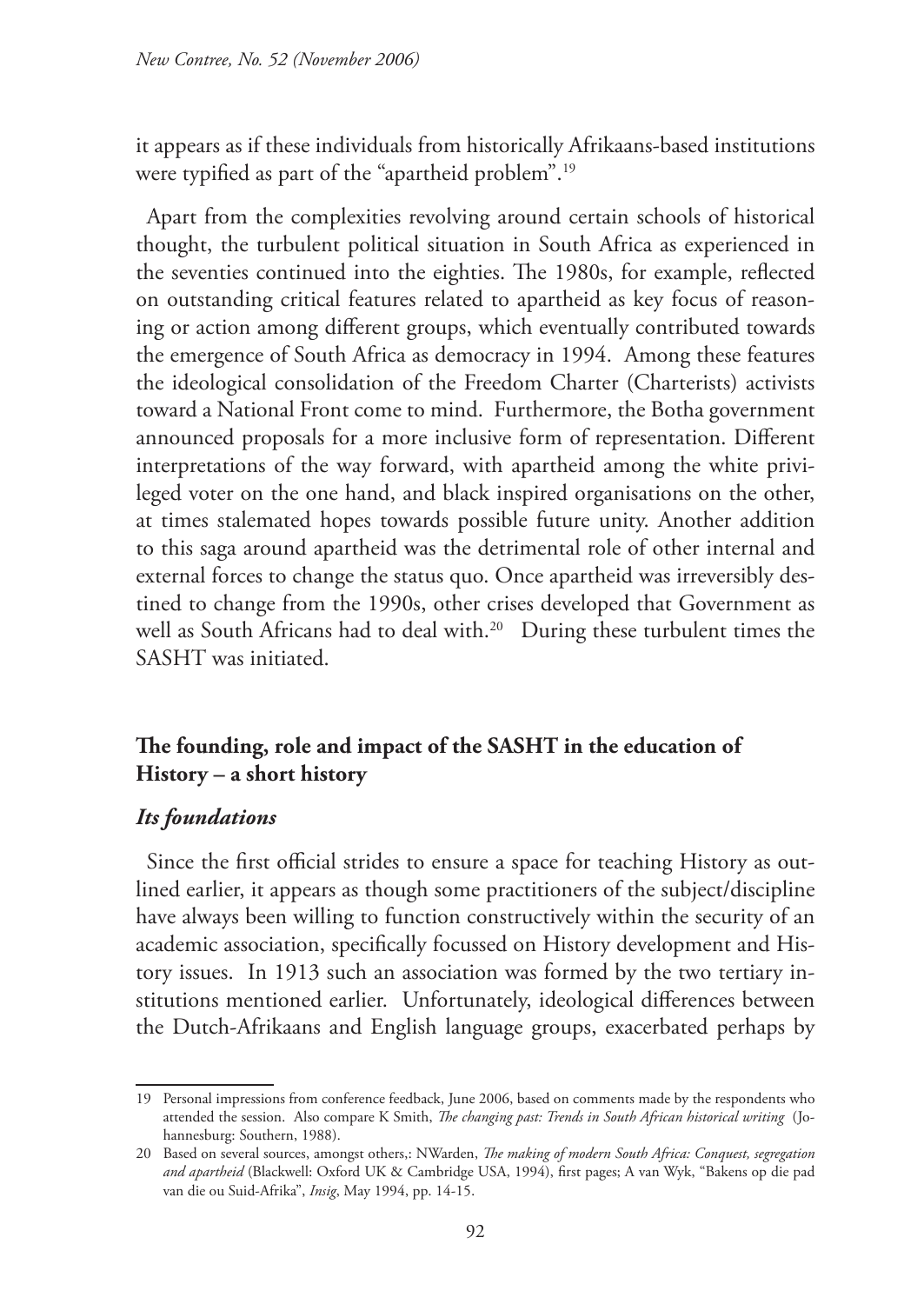the uncertainties associated with these years as a result of World War I, meant that this well-meant effort was sunk in 1916.21

Tensions between political parties during these times eventually resulted in History teaching being declared non-committal during the period 1918-1948 as far as official History syllabi in schools were concerned.<sup>22</sup> Nevertheless, this drawback did not affect the production of History publications by academics.<sup>23</sup>

During this period the Ministry of Education and a variety of associations were involved in educational activities that also benefited History to a lesser and/or greater extent. Cultivation of the development of History as subject for community purposes (especially ensuring that learners develop a historical consciousness), was a central focus.24

Past ideological differences between the language groups still lingered on by the time the National Party took power in 1948.<sup>25</sup> No official national historical association in South Africa existed as an independent voice from the government's educational structures in 1950. Once again, the teaching community felt the need for a historical association most strongly. Perhaps the Department of Education's announcement of the implementation of a new integrated subject, namely Social Studies, also triggered the defence mechanisms of all History practitioners – and perhaps also created another platform for differences in this regard.<sup>26</sup>

Despite some constraints, the enthusiastic Inspector of Schools during those days, Dr. JJ van Tonder, took the initiative and on 11 February 1956 all his efforts came to fruition when the Historical Association of South Africa (HASA) was founded by 400 people in the City Hall of Pretoria. Although HASA generated excitement among primary- and secondary school History educators, it eventually became the mouthpiece for tertiary History educators/Historians, and was especially dominated for years by concerned white historians from the historically Afrikaans universities as far as its conferences, articles (in its journal *Historia*) and its administrative management were con-

<sup>21</sup> PH Kapp, "Sinvol of sinister?…", 50th conference of the SAHG, June 2006, p. 4.

<sup>22</sup> ES van Eeden, *Didactical guidelines for teaching History…,* p. 9.

<sup>23</sup> Compare PH Kapp, "Sinvol of sinister?…", 50th conference of the SAHG, June 2006, pp. 4-6; H Phillips, "The Van Riebeeck Society's journey: the origins and destination of the Van Riebeeck Society, 1918-2004", *Suid-Afrikaanse Tydskrif vir Kultuurgeskiedenis*, 19/1, June 2005, pp. 65-78.

<sup>24</sup> PH Kapp, "Sinvol of sinister?…", 50th conference of the SAHG, June 2006, pp. 6-7.

<sup>25</sup> ES van Eeden, *Didactical guidelines for teaching History…,* p. 8.

<sup>26</sup> PH Kapp, "Sinvol of sinister?…", 50th conference of the SAHG, June 2006, p. 6.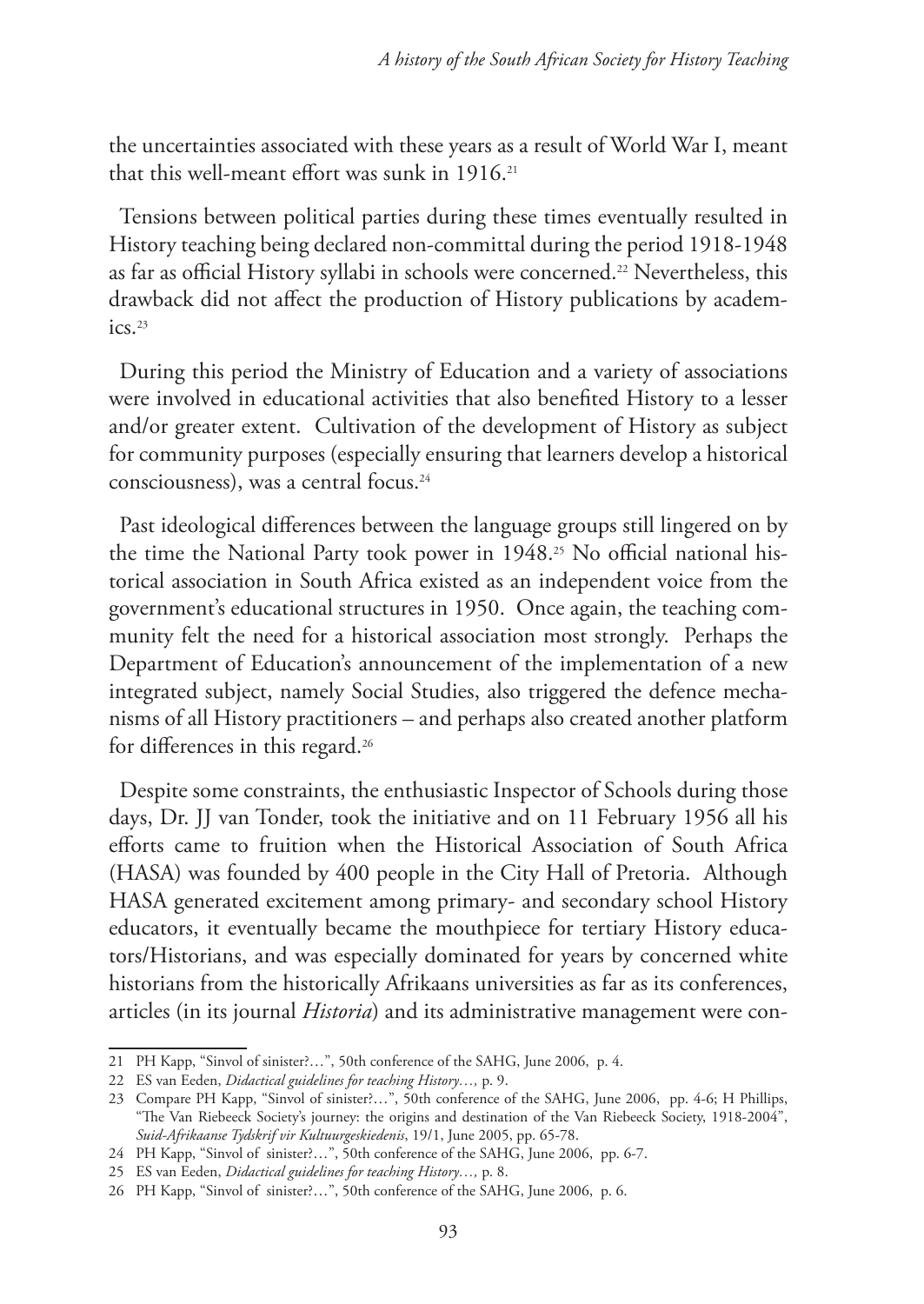cerned. Concern among Historians that HASA still had an overwhelming focus on History educators and History teaching issues, resulted in another foundation effort – 1965 –by historians of both official language groups in Bloemfontein. The South African Historical Society (SAHS) was formed by 37 historians of whom 6 were English.27

It was firmly believed that both HASA and the SAHS had a function to fulfil that should complement each other. In practice, however, this "difference" in function was not easy to define, especially if the production of articles and publications of both (not even talking about its membership that reflects similarity) are criteria. Fact is that historians had to establish for themselves to what degree they wanted to be associated with the people they had trained (directly and indirectly) who found themselves in primary and secondary education (nowadays General Education and Training – GET and Further Education and Training – FET). Meanwhile, from 197828 the History educators were floating desperately between both these History ventures in search of a permanent identity, needing more practical hands-on assistance from professionals in the Higher Education and Training Band. Apart from *Historia Junior*, at least still in operation, other useful History teaching information lay scattered between journals such as *Historia*, *Die Unie*, *Neon*, *Mentor*, *Tydskrif vir Middelbare Onderwys*, *Standpunte, Skoolblad*, *Educa*, *Onderwysblad* and *Onderwysbulletin*. Historians and History educators with English as mother tongue published articles related to History teaching in journals such as *Perspectives in Education*, *Education* and *Educational Review*. 29

Divided perspectives and perceptions among the practitioners on the school History curriculum did not contribute to set a healthy platform for History activities within a society structure. HASA's *Historia Junior* journal declined in the seventies.30 Perhaps its primary focus on South African History was a reason, although it has to be acknowledged that the retirement of Dr Van Tonder also had an impact. Perhaps the unfortunate absence of open-minded, balanced and/or representative perspectives has kept the ideological argument between historians from tertiary institutions and History teachers alive, with no unity in sight.

<sup>27</sup> PH Kapp, "Sinvol of sinister?…", 50th conference of the SAHG, June 2006, pp. 8-15; 19-20.

<sup>28</sup> PH Kapp, "Sinvol of sinister?…", 50th conference of the SAHG, June 2006, pp. 15, 22.

<sup>29</sup> Compare A van der Walt & M Cronje, "'n Bibliografie van tydskrifartikels oor die teorie van geskiedenis en die vakdidaktiek, 1950-1984", *Gister en Vandag/Yesterday and Today*, 9, April 1985, pp. 29-35.

<sup>30</sup> Compare this sentence with PH Kapp, "Sinvol of sinister?…", 50th conference of the SAHG, June 2006, pp. 19-20.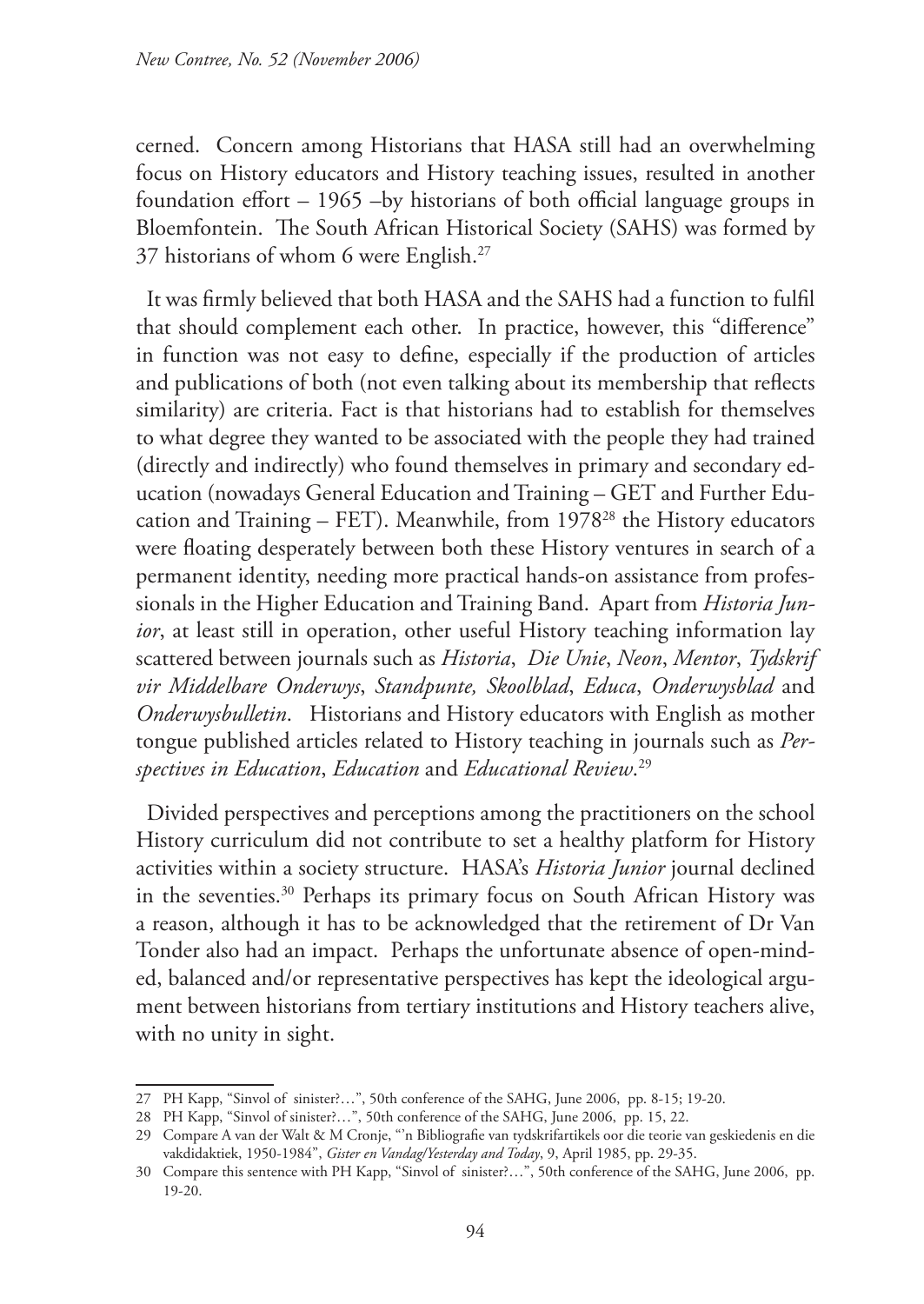As a "last" effort in his professional capacity, Dr Van Tonder approached the former Rand Afrikaans University (RAU) to take responsibility for the production of *Historia Junior*. This never happened, but a counter-initiative resulted from this plea and also probably the sense of a wider need among school History educators from all languages and races. In its first editorial note this new initiative, named *Yesterday and Today*, financially supported by the HASA, reflected concern over History as a declining subject because of the existing need to serve the educational community with creative and useable articles, having no intention to support any official viewpoint.<sup>31</sup> It is also interesting to note that symposiums and seminars on History teaching, organised by tertiary institutions, took place from time to time outside the ambit of existing history associations or societies.<sup>32</sup>

Tertiary academics, also involved in *Yesterday and Today*, organised a conference for History practitioners (didactics) at Unisa in July 1985. During this conference the first strides were made to establish a society for History teacher training.<sup>33</sup>

In September 1985, *Yesterday and Today* reported as follows:34

#### *Society for the training of History teachers almost a reality*

There was widespread enthusiasm for the idea of a Society of this nature. It was felt that a closer interaction between the different institutions and groups should be established. Accordingly a pilot committee consisting of Prof. M.H. Trümpelmann (RAU), Dr F.J. Stuart (Unisa) and Mr J.M.L. Horn (GOK) was elected to proceed with the drafting of a concept constitution and the planning of administrative arrangements. It is hoped that the proposed so-ciety will be a reality in 1986.

With a healthy and growing circulation of approximately 400 members<sup>35</sup> of *Yesterday and Today* at hand (which can be regarded as proof of its need in especially primary and secondary education), another conference initiative

<sup>31</sup> Editorial, "A team effort", *Gister en Vandag/Yesterday and Today*, 1(1), April 1981, pp. 1-2.

<sup>32</sup> Compare MH Trümpelmann, "Simposium oor kreatiewe onderrig in Geskiedenis", *Gister en Vandag/Yesterday and Today*, 4, Sept. 1982, pp. 3-4; C Venter, "Soeklig op die probleme met Geskiedenisonderrig", *Gister en Vandag/Yesterday and Today*, 5, April 1983, p. 7.

<sup>33</sup> Compare Anon., "Konferensie, Geskiedenis vakdidaktici, (Unisa, Pretoria, 14 June 1985)", *Gister en Vandag/ Yesterday and Today*, 10, September 1985, pp. 1, 3.

<sup>34</sup> Anon., "Verslag: Vergadering oor die opleiding van Geskiedenisonderwysers – Unisa: 14 June 1985", *Gister en Vandag/Yesterday and Today*, 10, September 1985, p. 4.

<sup>35</sup> Interview, Prof. MH Trümpelmann (1st editor of *Yesterday and Today*), 7 June 2006.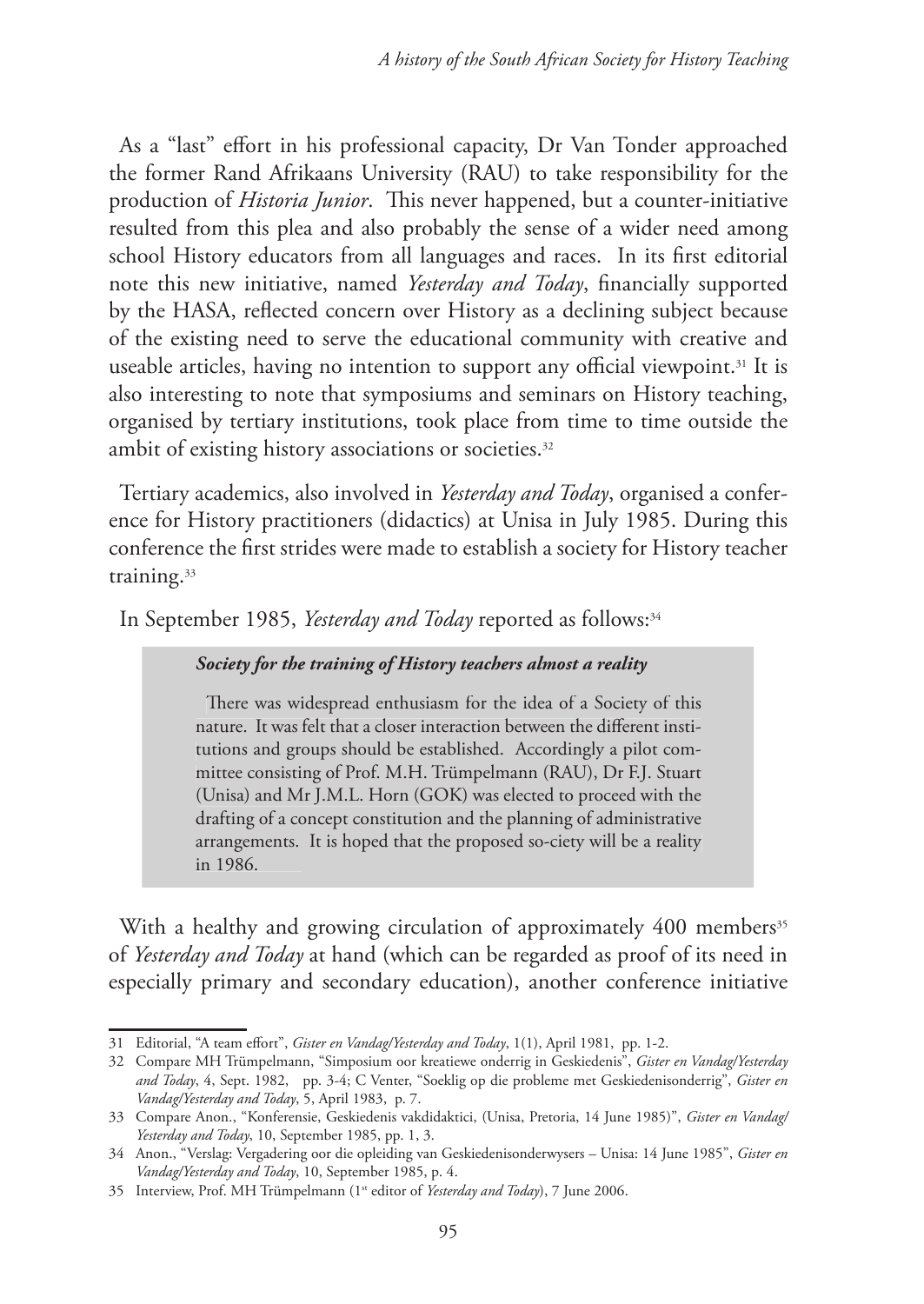by didactics specialists and historians, held in July 1986, finally prepared the ground for the founding of a society for History teachers.<sup>36</sup>

The groundwork for this society was done by the History Teaching Methodology/Didactics specialists of RAU, Unisa and the Teaching Colleges of Goudstad, Pretoria and Johannesburg. Prof. Kapp of the RAU shared the following memories to further clarify foundational motives from the colleagues of the RAU's-perspective:

Die Vereniging vir Geskiedenisonderrig is gestig om vernuwende idees oor Geskiedenisonderrig, soos dit ook op die Europese vasteland, en nie net in Engeland of die VSA ontwikkel is nie, hier te lande uit te dra. Die Duitse en Vlaamse/Belgiese voorbeelde...het swaar geweeg.

In additional notes in this regard Prof. Kapp stated that the urgency, not to be isolated from renewal trends in the educational methods of History in Europe, has played a dominant role in the founding of the SASHT.<sup>37</sup> As a result then of many needs the South African Society for History Teaching/Suid-Afrikaanse Vereniging vir Geskiedenisonderrig was founded at the 1986 conference (Unisa).38 The name of the Society appears to have been used in two ways. Initially, from the date of its founding until at least 1988 when the first conference at US took place, it was referred to as the Society for the Training of History Teachers.39 During the annual meeting of the SASHT executive at US, the name change was accepted.<sup>40</sup> By the time the 1992 conference took place, the new name of the Society was widely used.<sup>41</sup> This change was apparently made to ensure that the Society's focus was also inclusive of tertiary history educators from the History Didactics/Teaching Methodology and

<sup>36</sup> M Trümpelmann, "Memories of the SASHT since 1986", SASHT Newsletter, Oct. 2003, pp. 3-4. In his memoirs, prof. Trümpelmann clearly indicated that "at a 1986 conference the SASHT was established". This 1986 therefore cannot be regarded as the first conference organised by the SASHT.

<sup>37</sup> PH Kapp (Memories from Personal Collection), 8 August 2007. In this memory Prof. Kapp refers to international associations with Prof. Jorn Rüsen of the Eckhardt School in Germany; with Raf de Keyser of Leuven (Belgia) and with the organisation UCLA as well as the Columbia University. In 1991 extensive contact also was made with the History Council Group inj England and some executive members also took part in the annual conferences of the International Society for History Didactics.

<sup>38</sup> Compare JML Horn, "Redaksioneel", *Gister en Vandag/Yesterday and Today*, 12, September 1986, p. 1; ES van Eeden (Personal Collection), interview, MH Trümpelmann, 7 June 2006.

<sup>39</sup> JML Horn, "Redaksioneel", *Gister en Vandag/Yesterday and Today*, 12, September 1986, p. 1; JF Stuart, "Suid-Afrikaanse Vereniging vir Geskiedenisonderrig/South African Society for History Teaching", *Gister en Vandag/ Yesterday and Today*, 17, April 1989, p. 27.

<sup>40</sup> JF Stuart, "Suid-Afrikaanse Vereniging vir Geskiedenisonderrig…", *Gister en Vandag/Yesterday and Today*, 17, April 1989, p. 27.

<sup>41</sup> Compare, SASHT, Biennial Conference Report , 1992; "Onderrig van Geskiedenis kwel kenners", *Beeld*, 11 Januarie 1996, p. 8; *Beeld*, 12 Januarie 1996, p. 2.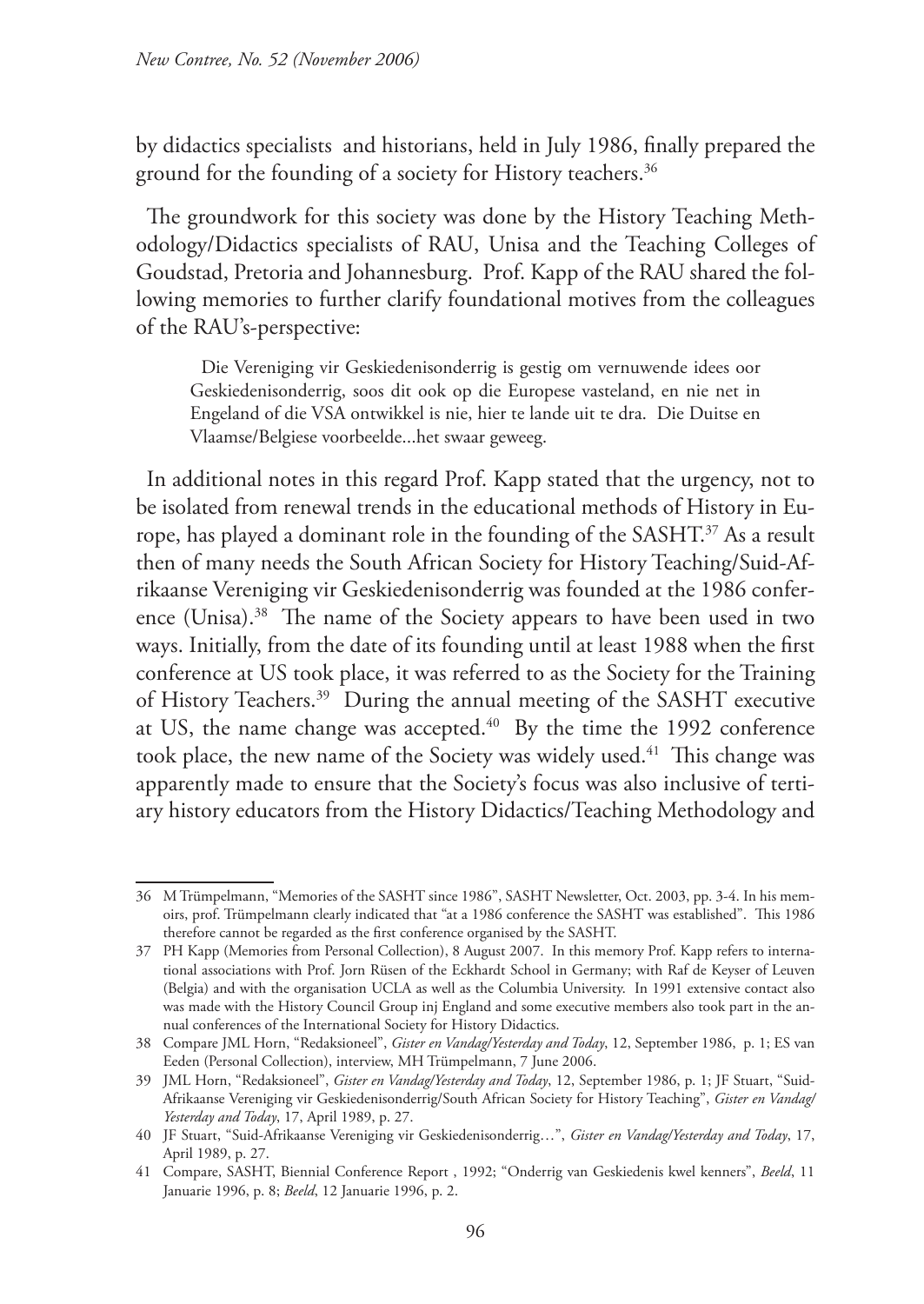History Departments (See Appendix A for a Conference venue detail).<sup>42</sup> For many years the SASHT did not use a specific logo to identity itself. After *Yesterday and Today* officially became part of the SASHT activities, this journal's identity was spontaneously used for the SASHT as well.

## **Structure, role and impact**

### *Structure general*

Six regional branches were identified from the onset as it was probably seen as the most practical and effective way to ensure a wider membership interest and activity. They were:

- Northern Transvaal (including Venda, Lebowa, Kwandebele, Kangwane and Gazankulu);
- Southern Transvaal;
- Western Transvaal and the Orange Free State (including Bophuthatswana and Qwa Qwa);
- Natal (including KwaZulu);
- Eastern Cape (including Transkei and Ciskei);
- Western Cape, Northern Cape and South West Africa/Namibia.<sup>43</sup>

Exactly how the young SASHT envisaged these branches to operate is uncertain. This initiative started to wane somewhere along the line, with the result that the request had to be explored once again after a general meeting discussion.<sup>44</sup>

A difficulty perceived from the first conference in 1988 at the University of Stellenbosch was how to involve primary and secondary educators from other provinces in subject/discipline development and knowledge exchange opportunities like these. Eventually SASHT conferences mainly operated as an opportunity for educators from a specific SASHT branch to attend, although a very low percentage from other branches always participated. Financial difficulties, and the original time of year at which conferences were held (such as

<sup>42</sup> JF Stuart, "Suid-Afrikaanse Vereniging vir Geskiedenisonderrig…", *Gister en Vandag/Yesterday and Today*, 17, April 1989, p. 27.

<sup>43</sup> JML Horn, "Editorial", *Gister en Vandag/Yesterday and Today*, 12, September 1986, p. 1.

<sup>44</sup> Compare personal memories ES van Eeden and SASHT documents, minute, General meeting, 12 January 1996.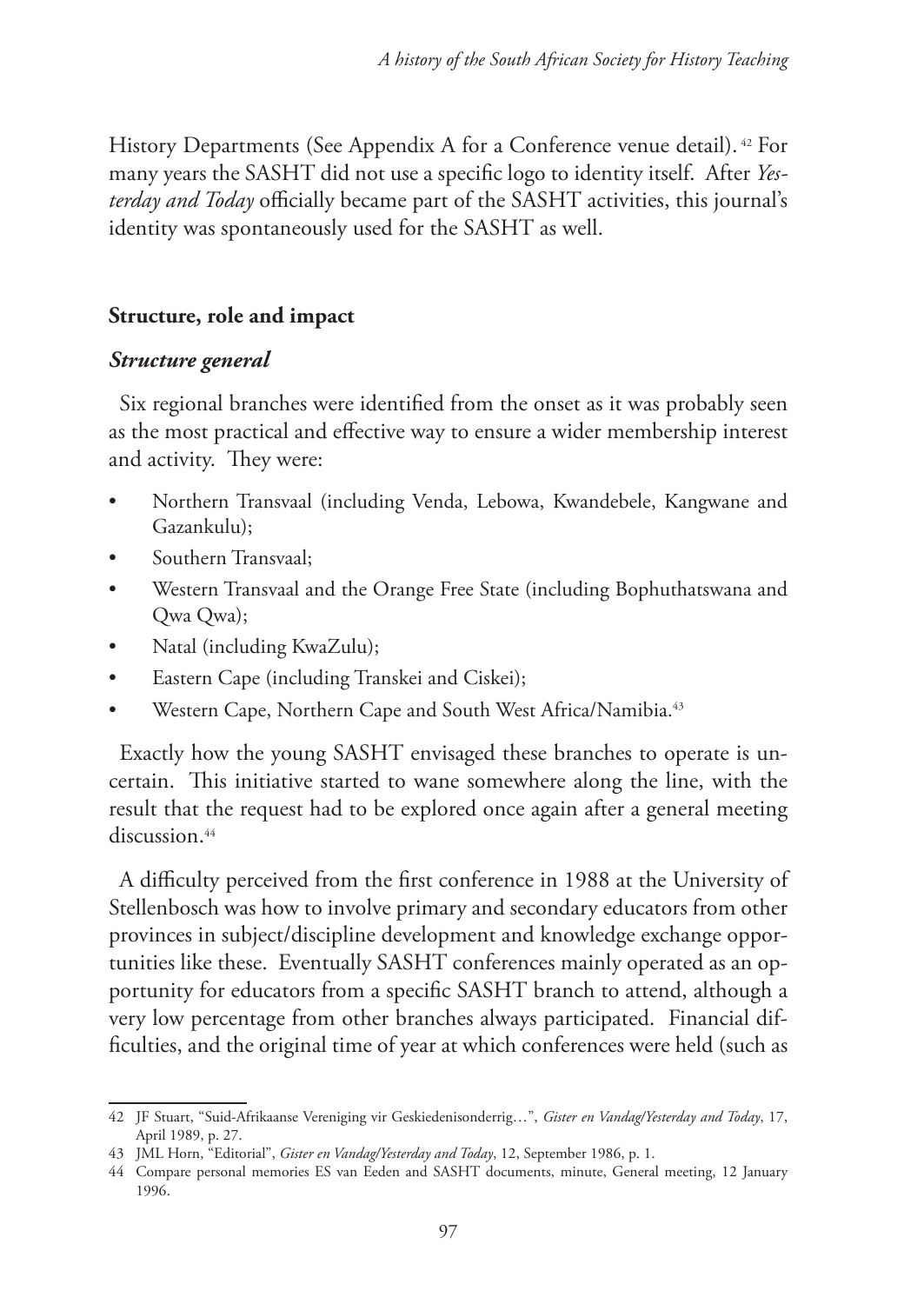the US conference that was held at the end of January), $45$  were burdens and not ideally suited to the needs of teachers, but rather those of their tertiary colleagues.46

#### *Structure related to constitutional issues*

Some decisions that were identified in sources:<sup>47</sup>

- The chairperson (see Appendix B for historical detail on SASHT chairpersons and the executive) could originally be nominated for 4 years The executive members should be domiciled close to each other. The more executive nominations were proposed from all over the country the more difficult (financially and communication-wise) it became to have proper meetings in person on a regular basis. The availability of e-mail, SMS and Internet opportunities removed some obstacles but not all, as some SASHT members (rural and urban) still only operate on snail mail addresses.
- Conferences would be held bi-annually, and the executive elected for 2 years (from conference to conference).48
- According to the constitution of the SASHT Section 3, p. 1, the official languages are English and Afrikaans.
- Membership fees: Started with R15 per annum in 1986 and by 2006-2007 the fees amounted to R120 (theoretically a growth of an average of R10 per annum).
- In 1996 the language accessibility of the SASHT was discussed. At a general meeting in 1998 (in Cape Town) it was decided that in future the general SASHT meeting would be conducted only in English. In a sense this arrangement also spontaneously became the protocol since then, without any specific voting or decision making in this regard.<sup>49</sup>

After 2000 the SASHT constitution "in its absentia" (or what was spontaneously known as the SASHT's constitutional way of doing) was in many ways not followed or adapted. Changes essential for survival were made from time to time without consultation or consideration of a specific constitution. The

<sup>45</sup> The SASHT branch system spontaneously came to an end in the nineties, and revived again in 2002 under the 9 provincial systems, but with no extraordinary success. Memories, ES van Eeden.

<sup>46</sup> Compare *Gister en Vandag/Yesterday and Today*, Conference notice, 14, September 1987, p. 1.

<sup>47</sup> SASHT source material on its constitutional focus is still lacking. In Sept. 2006 the newly appointed executive decided to draft a new constitution based on the SASHT principles before the 2007 conference.

<sup>48</sup> Compare SASHT documents, Sixth [ca.Fifth] chairperson's report, 1994-1996, p. 1.

<sup>49</sup> Compare SASHT Newsletter, 3, August 1999, p. 3.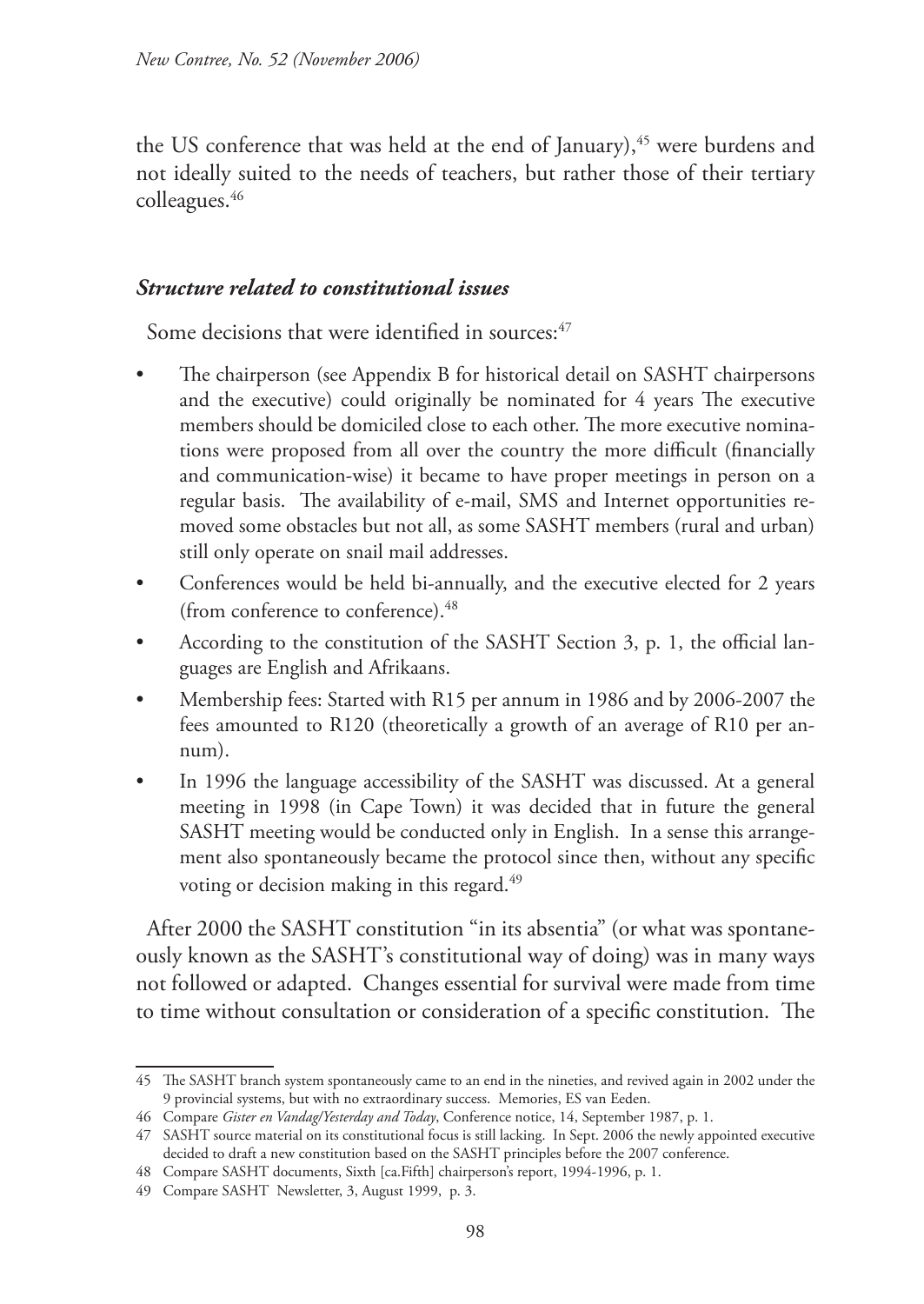need for a newly developed constitution was discussed during the September 2006 conference. A proposal will probably be discussed during the September 2007 conference.

Recruitment and the problems of recruitment were always on the agenda of General meetings. Eventually the success of recruitment very much lay in the hands of the secretary or treasurer who had to market the Association among potential members and remind existing members to continue their membership. With a very low working budget (R15 per member, and by 1998 R20) it became extraordinarily difficult to cover all costs of marketing (electronic reminders included), sending of Newsletters an so forth.<sup>50</sup> The membership fee was eventually raised to compare better to that of other similar associations and to achieve more.

## **SASHT role**

The SASHT decided to follow the path/focus of History as discipline in general when it was decided to determine the role of the SASHT. It was stated that the role of History in general will always be to serve: the general community; the educational sector; History as science; in the best/most improved or innovative ways of the time.

For the newly founded SASHT in 1986 the purpose of its existence was mainly to improve contacts between educators of training at tertiary level with teachers in the broad educational field:

- renew training in the didactics/methodology of History education;
- utilise the expertise of educators teaching History to assist with the training of future History teachers;
- debate continuously the content of basic and advanced educational programmes in the training of History teachers with the intention to continue to improve quality;
- make History educators and student teachers aware of the relation between History as academic discipline and the didactics/methodology of teaching History at school level to keep abreast with development and academic debates;

<sup>50</sup> Compare personal memories ES van Eeden and SASHT documents, Minutes, General meeting, 12 January 1996.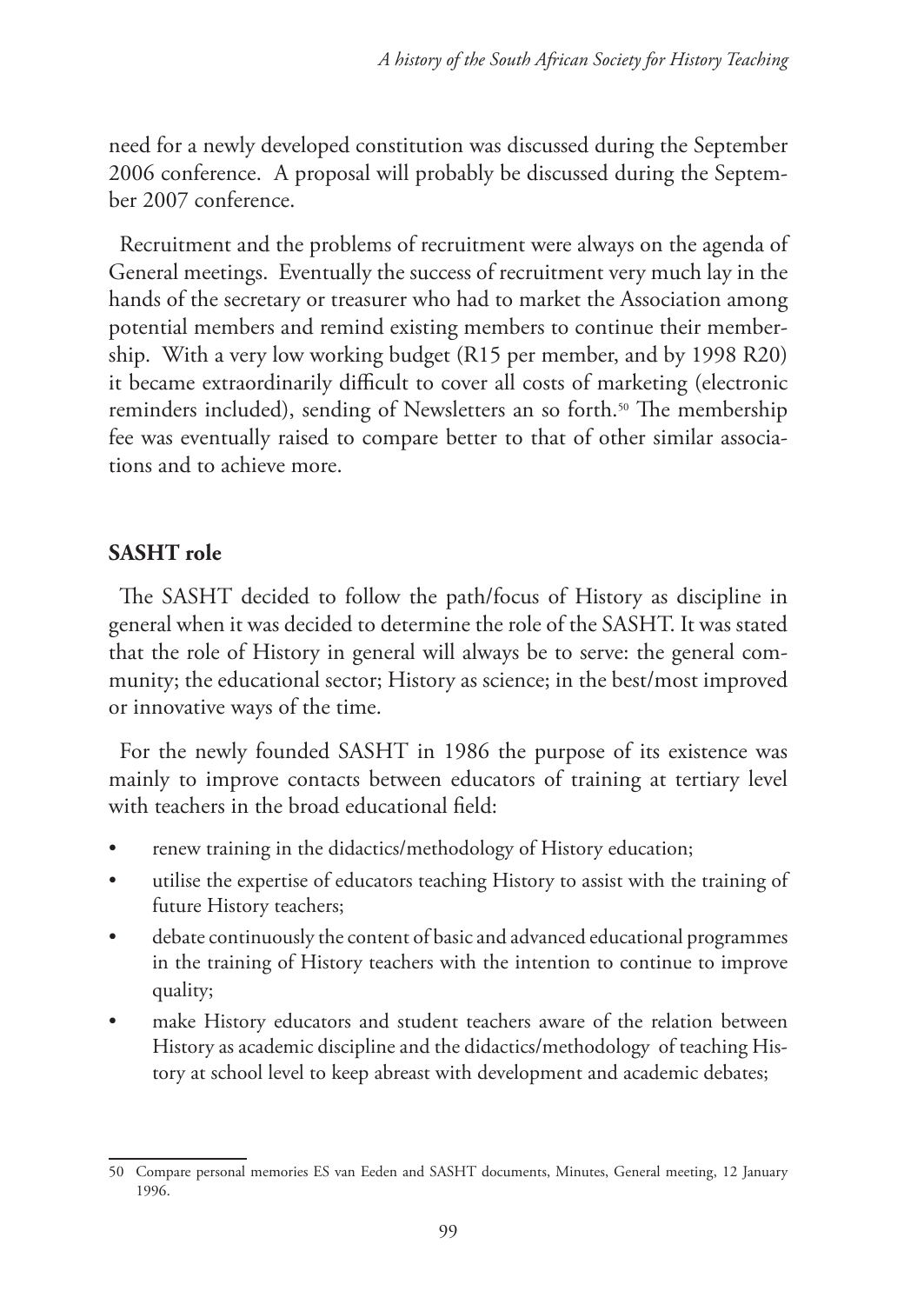- encourage educators of History to strive towards achieving and sustaining high academic standards in the teaching methodology and approach towards, amongst others, controversial topics;
- make educators of History and student teachers in History aware of the relevance/value of History for the existence of communities and nations in general. $51$

The basic activities of the SASHT were the publication of *Yesterday and Today* and the organising of a bi-annual conference.<sup>52</sup> In a sense a recognition of changed times and a need for having regular workshops (also then to act as a marketing opportunity for the SASHT) were neglected in the past. The year 2006 marked the beginning of a new approach towards History workshops within the SASHT of which the fruit will be evaluated in the years to come.

#### *Impact*

In general the presence of the SASHT eventually had to, amongst other things, be reflected in the i) SASHT membership enrolment (see Appendix A) ii) the *Yesterday and Today* content iii) general newspapers iv) education departments and v) tertiary educational activities.

As official voice of the SASHT since 1990,53 *Yesterday and Today* has entered a difficult second decade after a relatively smooth and successful first decade in the nineteen eighties. Some of the regular financial contributors reduced their support from 1991, and the editorial team had to rely on schools for an annual fee. Furthermore, the closing down of the Goudstad Teachers Training College (GOK) during the same year required a new venue for the formatting and editing of *Yesterday and Today* that JML Horn was tasked with since the very early years of the journal.<sup>54</sup> From 1992 the History Department of the University of Stellenbosch took the burden as new editor of *Yesterday and Today* on its shoulders with Prof. Pieter Kapp as editor.<sup>55</sup> Although the change of editors hardly caused any interruption in the appearance and the production of *Yesterday and Today*, the publication dates of the two annual issues changed from April to May and from September to October. This ar-

<sup>51</sup> JML Horn, "Editorial", *Gister en Vandag/Yesterday and Today*, 12, September 1986, p. 2.

<sup>52</sup> Compare SASHT documents, Sesde [ca.Vyfde -ESvE] chairperson's report, 1994-1996, p. 1.

<sup>53</sup> Compare the editor's note in JML Horn, "Redaksioneel/Editorial", *Gister en Vandag/Yesterday and Today*, 21, April 1991.

<sup>54</sup> JML Horn, "Redaksioneel/Editorial", *Gister en Vandag/Yesterday and Today*, 22, September 1991.

<sup>55</sup> Compare *Gister en Vandag/Yesterday and Today*, 25, May, 1993.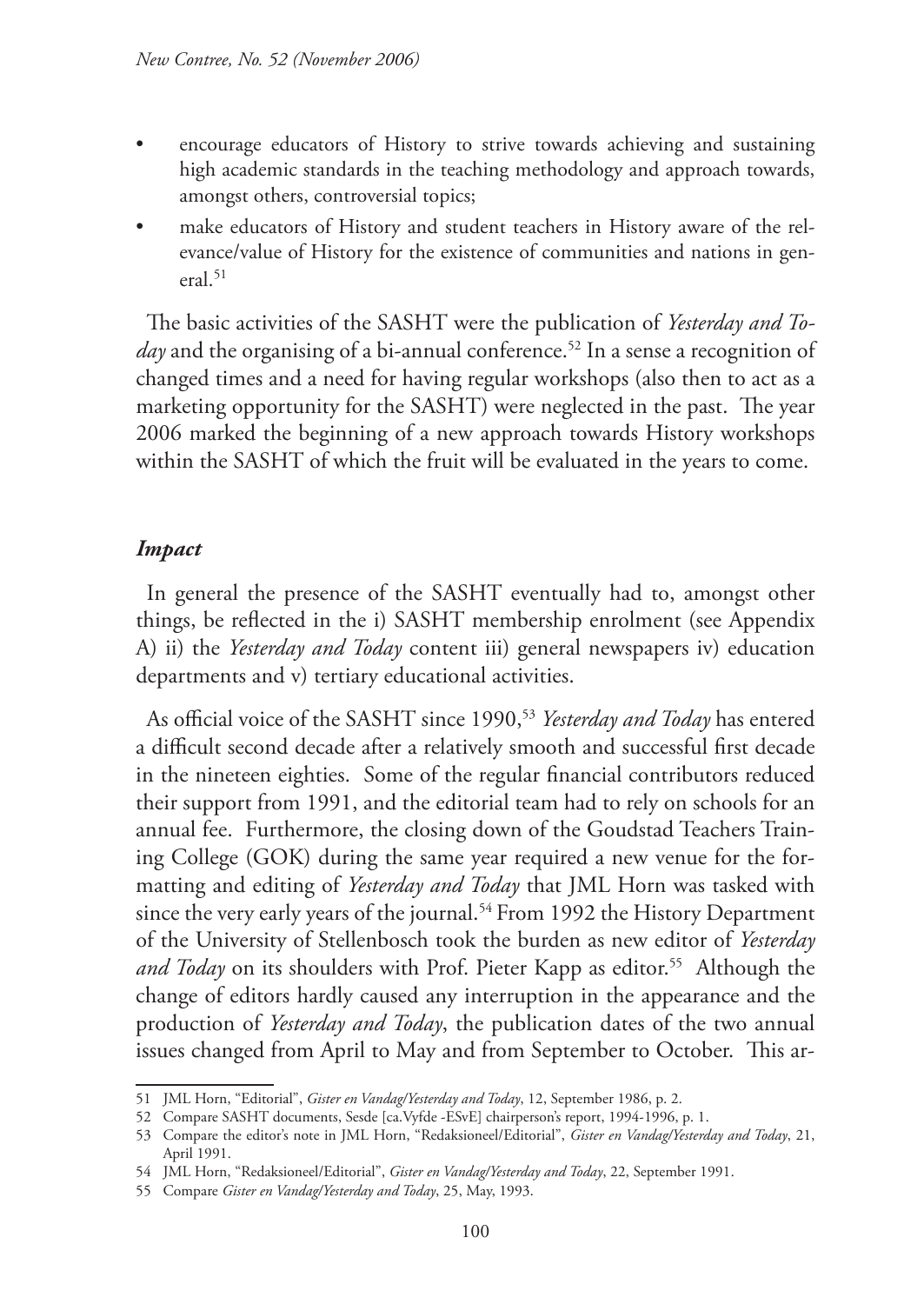rangement was simply for practical reasons to ensure that the Journal could also cover the September conferences in the 2nd edition of *Yesterday and Today* instead of waiting for the next year's edition in doing so.

An interruption and eventual discontinuation of *Yesterday and Today* became inevitable in 1997. After desperate efforts, such as sending membership forms to 4400 schools and receiving only 77 willing to subscribe, an impossible negativity crept into well-meant efforts to keep a dream alive. In total 241 subscribers had been recalled by 1995.<sup>56</sup> The 1996 conference in Potchefstroom in conjunction with the SAHA, was a last-ditch attempt to recruit teachers and History academics for the journal as well as for the SASHT (as seen from a SASHT executive angle).57 Apart from the fact that the *Yesterday and Today* articles became perhaps a bit too intellectual and less classroomfocussed for some teachers since the 1996 conference,<sup>58</sup> no extraordinary recruitment progress was made. The impact that rumours at the time (of "no school history in future"), had on educators of History<sup>59</sup> should also serve as a reason why hopes for increasing subscription to *Yesterday and Today* by December 1997 were futile.

The "will History disappear?" question, as well as a concern about the future of History in "Curriculum 2005",<sup>60</sup> and, for that matter, the question of an expanded future for History educators, steadily became issues affecting the future survival of *Yesterday and Today* that its editorial had to combat. To them 1997 was a crisis year. So much was to be debated but the financial burden of insufficient support, as well as a declining SASHT membership, led to an uphill battle to keep *Yesterday and Today* alive. Perhaps the complexities and uncertainties with regard to History's future in schools indeed affected History in the GET and FET educational phases more than was expected by

<sup>56</sup> Compare SASHT documents, Letter P.H. Kapp/SASHT Executive – Financial report on the *Yesterday and Today*, 1 July 1994-30 June 1995.

<sup>57</sup> As secretary/treasurer of the SASHT and an executive member of the SAHA, the initiative to temporarily marry both these associations in one conference under the conference theme, History Syllabi, came from the Potchefstroom members and former PU for CHE (now the North-West University) History Department. Apart from the benefits of having the opportunity to recruit more people from the same discipline to attend, it was also simply an arrangement suggested to avoid managing two conferences in the same town for the same year (ES van Eeden, Memories, Personal collection).

<sup>58</sup> A personal opinion after having studied the last publications of *Yesterday and Today* with care – E.S. van Eeden.

<sup>59</sup> Compare the1992 SASHT Conference papers: MF Wilkinson, "Are we ready to bury History?"; T White, "The History syllabus and change: Where to now?"; The History Education Group (Ed.), *History matters. Debates about a new curriculum for South Africa* (Heinemann-Centaur Publishers: Cape Town, 1993).

<sup>60</sup> Compare Anon., "Kurrikulum 2005", *Gister en Vandag/Yesterday and Today*, 33, May, 1997, pp. 1-2.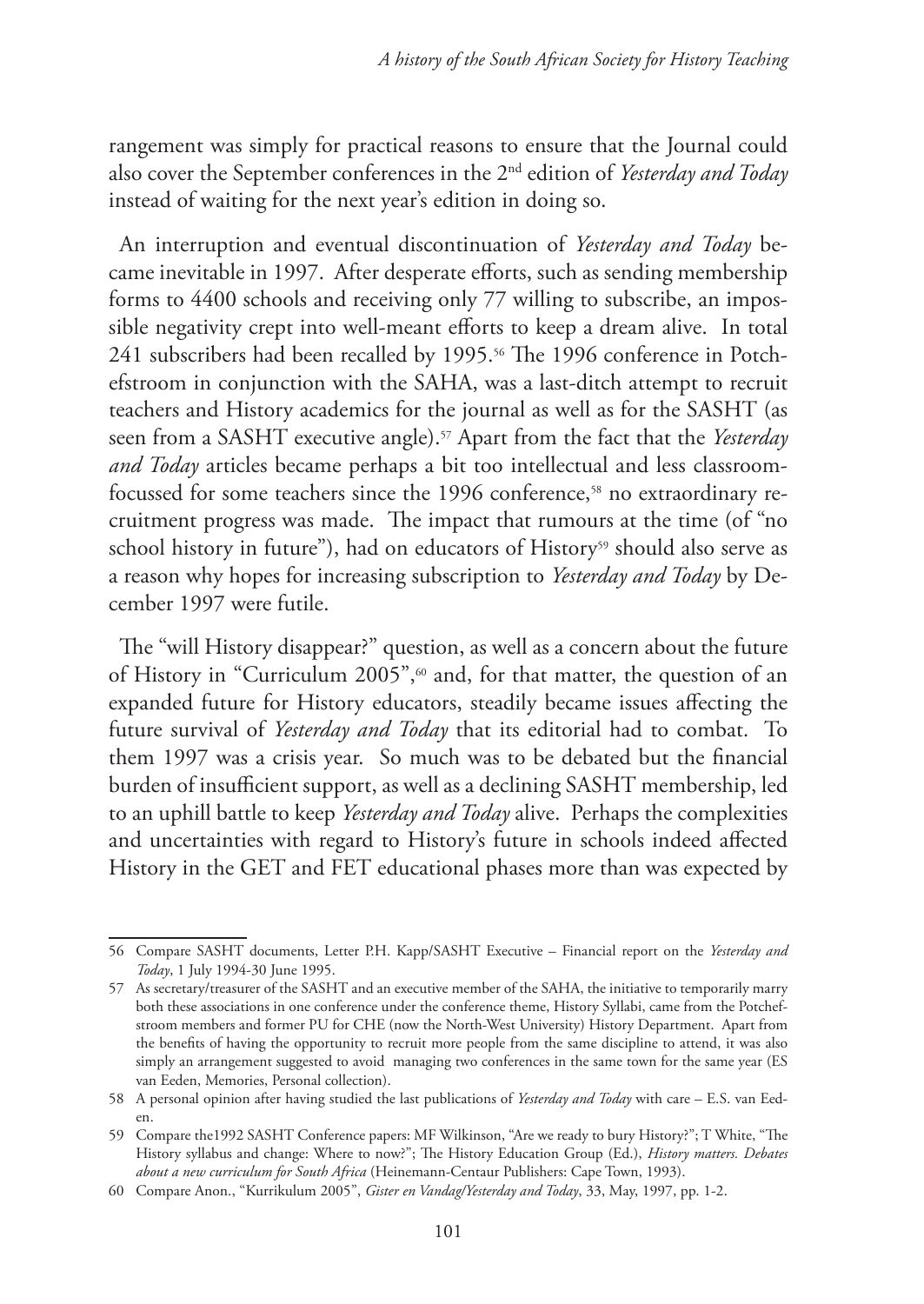HET educators.61 The editor of *Yesterday and Today*, Professor Kapp, in 1997 wrote the following to subscribers:<sup>62</sup>

For the past seventeen years this journal was produced through efforts of individuals who took a keen interest in the teaching of History. Producing the journal twice a year depended almost entirely on the editor. Dwindling subscriptions and the rising cost of paper, printing and postage forced the Editorial Board to decide at its 1996 meeting to discontinue the Journal at the end of that year. The editorial staff, however, decided to risk another year of publication. We have now reached the stage where we have to decide whether we can run a risk for another year…We are convinced that history teachers will need professional guidance and assistance to interpret new developments concerning the position of History in the school curriculum and understanding new trends in the interpretation and teaching of history. We pledge to make a positive practical contribution to your needs. But we need your support. We must have 500 subscribers to continue with the journal…

With a declining membership in the SASHT itself (100 by 1998 and approximately 55 that attended the conference at St Stithians),<sup>63</sup> it was hard to believe that the journal's pledge would be met in 1998. The SASHT organised a conference in September 1998 in Cape Town at the South African Cultural History Museum that was attended by 55 people. The concerns that resulted from this conference included the SASHT's inability to communicate to its members what the key discussions were. Among the limited working force of a chairperson (R Siebörger) and the secretary/treasurer (ES van Eeden) it was decided to develop a SASHT newsletter as temporary replacement for the absence of a journal like *Yesterday and Today*.

The first SASHT Newsletter was published in March 1998, and was followed by another in July 1998. In a sense this "emergency measurement" eventually lasted eight years, and the History developments over these years were covered in 10 Newsletters. Originally only 6-10 pages of content were printed in A5 format, but by 2005 a reasonable A4 publication of more than 30 pages was sometimes distributed to members. New History teaching trends (such as World History; Outcomes Based History and an involvement

<sup>61</sup> Compare answers by History methodology/didactics practitioners of History in ES van Eeden, "A 21<sup>st</sup> Century perspective – value and way forward of History – a motivational discourse", SASHT/ NWU, Emfuleni Conference Centre, Vanderbijlpark, History workshop on Empowering the History Teacher, 22-23 June 2006; B Mohamed, "A word from the new SASHT – Chairperson", SASHT Newsletter, Aug. 1999, p. 2; ES van Eeden, "The value and way forward of History – a motivational discourse from a 21st Century perspective", *New Contree*, 51, May 2006, pp. 25-54.

<sup>62</sup> Anon., "We need your support", *Gister en Vandag/Yesterday and Today*, 34, October 1997, p. 3.

<sup>63</sup> SASHT Correspondence, ES van Eeden (Personal Collection), E-mail, R Siebörger/ES van Eeden, 27 October 1998.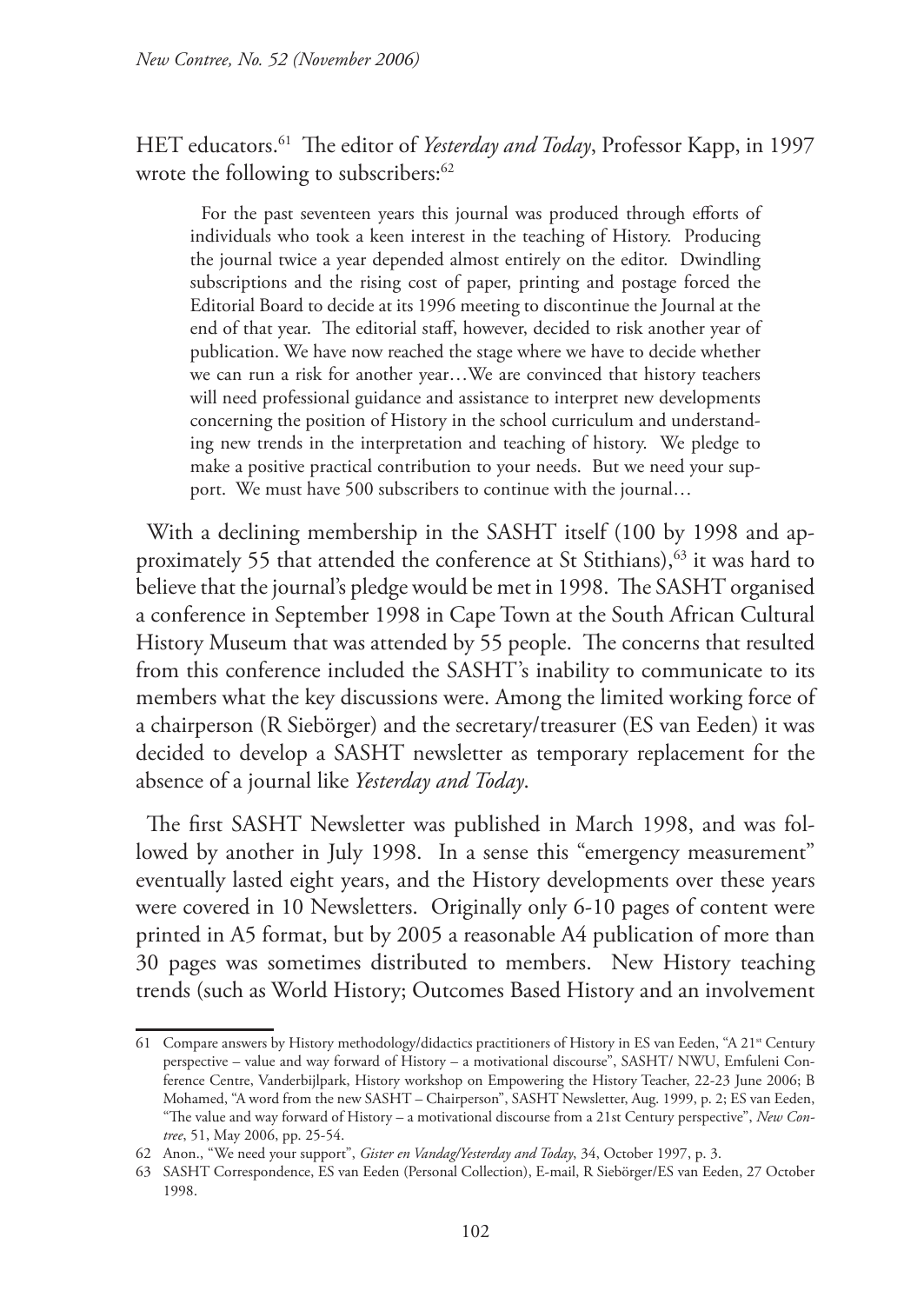of SASHT members in South Africa's History Curriculum development)<sup>64</sup> are recorded<sup>65</sup>

For the SASHT the year 2006 will always be remembered as a time when it received a second chance to revive *Yesterday and Today* (then known as *Yesterday&Today*) with funds made available for 2006-2007 by the North-West University (NWU). In March 2006 a special edition was published that mainly covered some papers that were presented at the September 2005 conference. The hope was expressed that publishers, schools, tertiary History departments/subject groups as well as individuals would once again, as in the eighties and early nineties, be willing to invest in their discipline/subject to ensure the survival of *Yesterday and Today*. With *Yesterday&Today* 's new appearance and warm, colourful cover, it wanted to symbolise man and its history as an inevitable past and future process.

# *The SASHT and aspects of inclusion, exclusion and nonparticipation as possible implications for belonging/not belonging*<sup>66</sup>

For all theoretical and practical purposes, the activities of the SASHT since 1986 were given some impetus by the young publication *Yesterday and Today* (operative since 1981).<sup> $\sigma$ </sup> The approach to participation and involvement in this Journal is significant as it was eventually carried forward in 1990 to the SASHT executive approach and structure. Therefore it is worthwhile browsing through the 34 editions of the Journal in an effort to spot specific trends or ideological approaches other than the methodological discussion of content that featured prominently at the time.

<sup>64</sup> Compare SASHT documents, Minutes, Executive and the General meeting, 12 January 1996.

<sup>65</sup> Compare personal memories ES van Eeden and SASHT documents, Minutes, General meeting, 12 January 1996, p. 6; SASHT, Newsletters 2-10.

<sup>66</sup> These points of discussion were part of the suggested conference theme of the South African Historical Association in June 2006. It was decided to use these points to mould the SASHT development and activities since 1986 into it.

<sup>67</sup> The former Transvaal Education Department (TED) after 1981 enrolled no less than 800 schools for receiving this journal. In the Free State 400 members were enrolled, in the former South West Africa (Namibia) 60 members and 2000 members were enrolled by the Department of Education and Training. In the former Provinces of the Cape and Natal the option to enrol was left to the discretion of individual members. See PH Kapp (Memories from Personal Collection), 8 August 2007.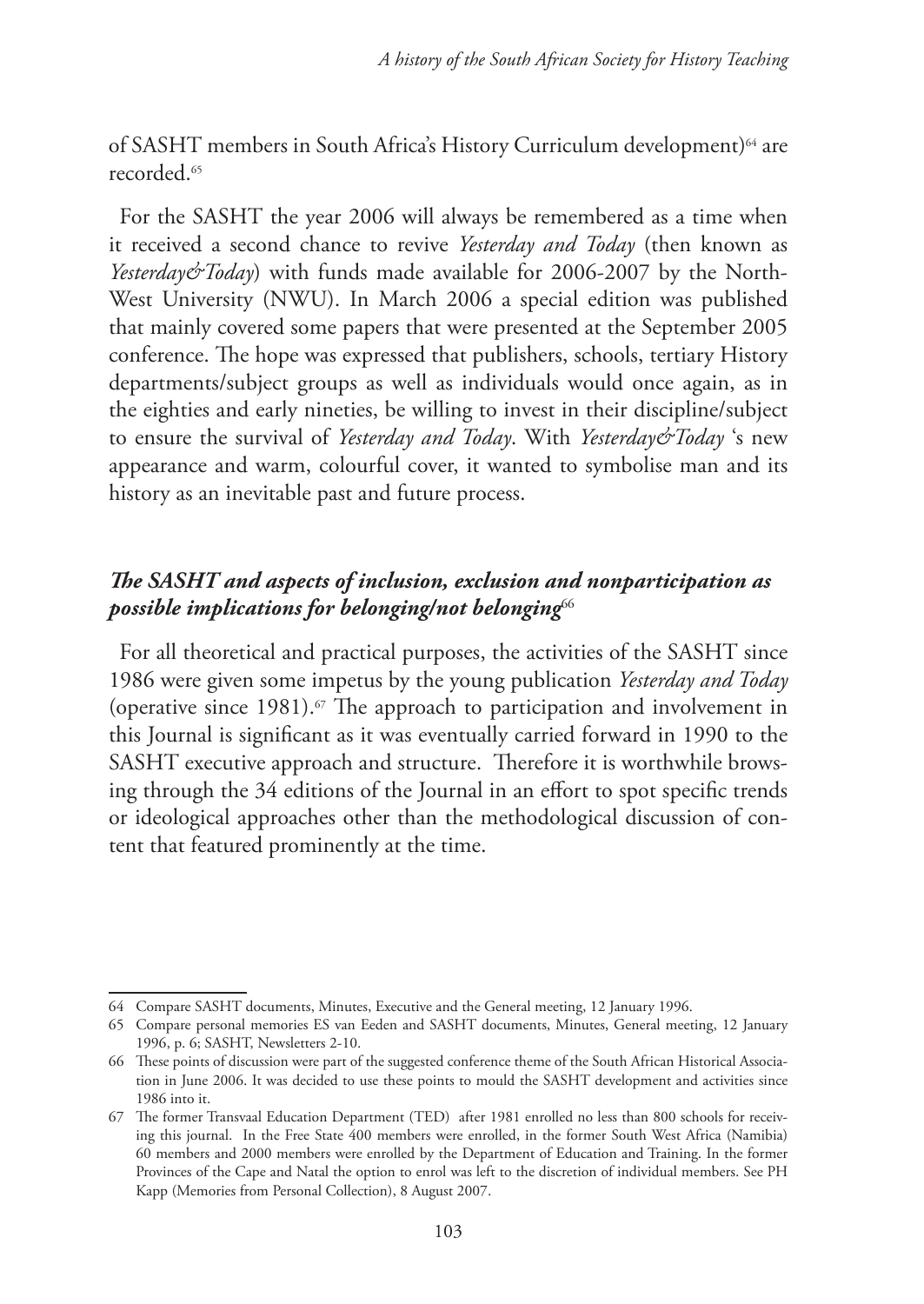#### *Writing about black people, black involvement?*

Coincidentally it is Mr Jimmy Verner (the present chairperson of the SASHT) who was the first to specifically write about an aspect of the History of black people in South Africa in a 1985 edition of *Yesterday and Today*. 68 The need for training of History teachers from black schools was also emphasised at History teaching symposia that *Yesterday and Today* supported and reported on.<sup>69</sup>

Dr Simon Kekana, who was associated as an executive member of the SASHT after 1986, during this year became the first black academic in History to write no less than two articles for *Yesterday and Today*, titled: "The textbook and History teaching" and "University education and historical study for blacks" in which he focussed on the need for change of curriculum content.<sup>70</sup>

In 1987 Prof. Herman Giliomee was the first white academic from a tertiary institution to write in *Yesterday and Today* about history writing and people's history as far as the black people of South Africa are concerned.<sup>71</sup> Thereafter more contributions followed that mainly focussed on Black student teacher's historical understanding.<sup>72</sup>

In essence the afore-mentioned contributions reflect aspects of inclusion before and after the founding of the SASHT. However, the question may be asked why it was only included three years after *Yesterday and Today* started as journal? As there must have been expertise on curriculum development from a wide academic sphere, it would have paid to approach this wider audience rather than choose the easier way of getting a few publications out to secure a membership first. In hindsight (and that is obviously always the best position to be in and respond, even if not all the logistical problems are known) this step required reflection on inclusiveness. This would eventually lead to un-

<sup>68</sup> J Verner, "A brief comment on the political role of the African from the Union to World War II", *Gister en Vandag/Yesterday and Today*, 9, April 1985, pp. 24-26.

<sup>69</sup> Compare the reference to C Coetzee's paper in "Verslag: Vergadering oor die opleiding van Geskiedenisonderwysers", Unisa, 14 Junie 1985, *Gister en Vandag/Yesterday and Today*, September 1986, p. 3.

<sup>70</sup> See NS Kekana, "The textbook and History teaching", *Gister en Vandag/Yesterday and Today*, 11, April 1986, pp. 14-15 and "University education and historical study for blacks", *Gister en Vandag/Yesterday and Today*, 12, September 1986, p. 22.

<sup>71</sup> H Giliomee, "The case for a pluralist South African school", *Gister en Vandag/Yesterday and Today*, 13 September 1987, p. 2.

<sup>72</sup> See R van der Merwe and DJ McGill, "The influence of indirect factors on black student teachers' historical understanding", *Gister en Vandag/Yesterday and Today*, 26, October, 1993, pp. 28-35; M Roth, "Black historical consciousness/white historians: the attitudes of Black first-year history students to some of the problematic aspects of South African history", *Gister en Vandag/Yesterday and Today*,28, October, 1994, pp. 30-38.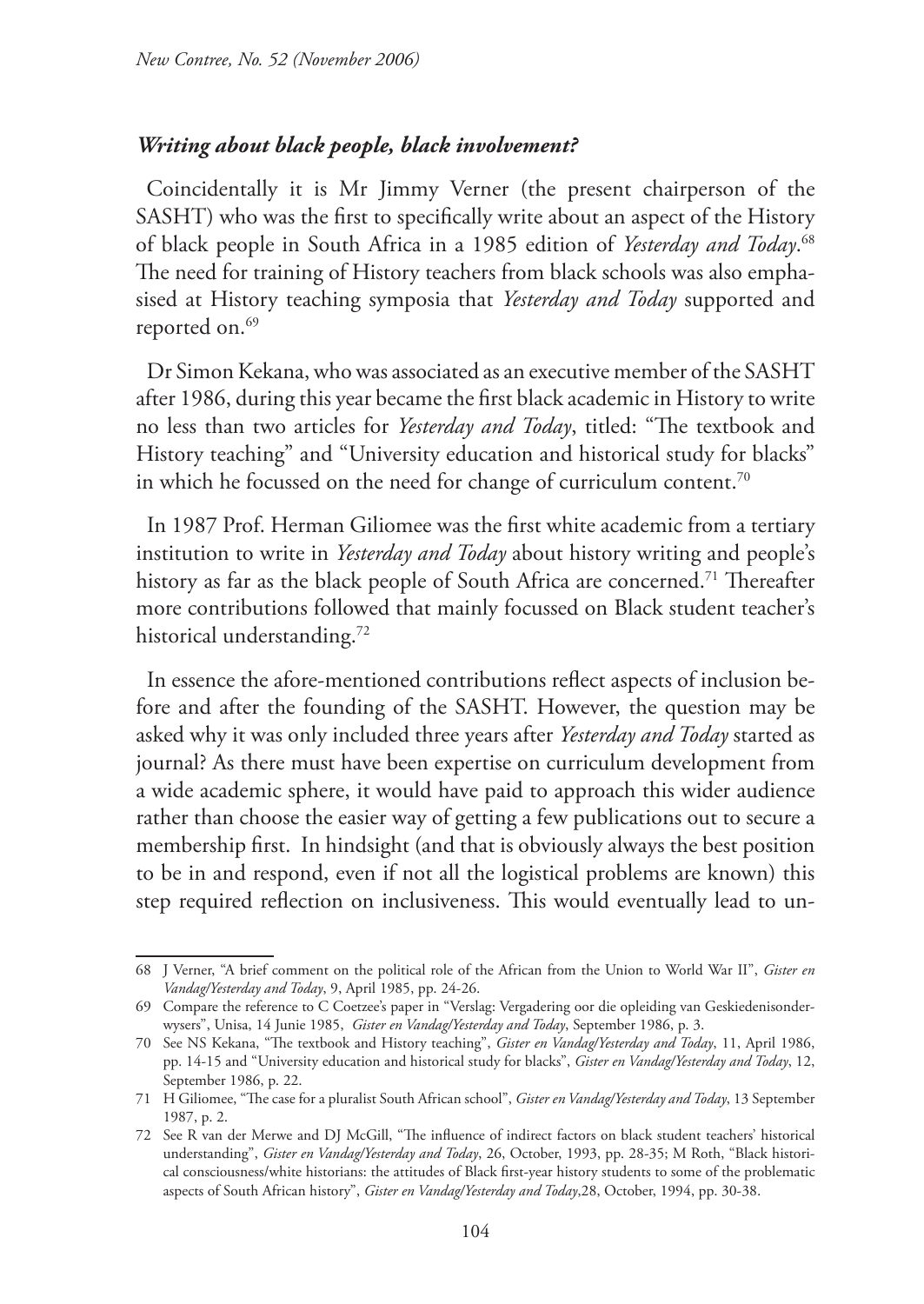necessary (though important in general) hang-ups among tertiary academic scholars on, for example, ideology, race and language, especially since some firmly believed that *Yesterday and Today* was an attachment of the former *Historia Junior* which they may have labelled as an exclusively white-centric approach to South Africa's history. Perceptions on exclusion and nonparticipation could have been possible during these times and it could have reflected implications of not belonging.

## *SASHT conferences and 'Yesterday and Today' – the level of inclusiveness by the executive/editor(s)/organisers?*

The very first SASHT conference (then called congress) during 29-30 January 1988 at the University of Stellenbosch, strikingly reflects a reasonable balance of 19 presenters between the then official language groups English (7 papers) and Afrikaans (12 papers), as well as the topics covered (16 on History teaching methodology issues and 3 from a History content/knowledge-based angle). What is also significant is that the presenters included Historians, tertiary Educators from a broader field than just History Didactics, and History teachers and academics from other disciplines and institutions.73

The subsequent SASHT conference in 1990 at RAU was not only intended to commemorate the 10 successful years of *Yesterday and Today*'s existence, but also focussed on a key topic of the day, namely multiculturalism. Apart from having a speaker with international standing, namely Jörn Rüsen, to present the key address on education in a multicultural society, the memory of the attendance of a wide variety of interested groups/people endures. Among others they were the SASHT chairperson Dr Simon Kekana, Prof. Rob Siebörger (UCT) and a school teacher (also involved in textbook writing) Mr Bruce Mohamed.74

At the 1992 conference held at the Mamelodi Campus of Vista University in Pretoria (also to serve as an accentuation of their 10 years of existence), 26 papers were delivered. From the variety of topics covered, it was clear that SASHT members exercised a freedom of right to debate contemporary educa-

<sup>73</sup> Compare *Gister en Vandag/Yesterday and Today*, Conference notice, 14, September 1987, p. 1.

<sup>74</sup> Compare SASHT Conference Publication, 1990.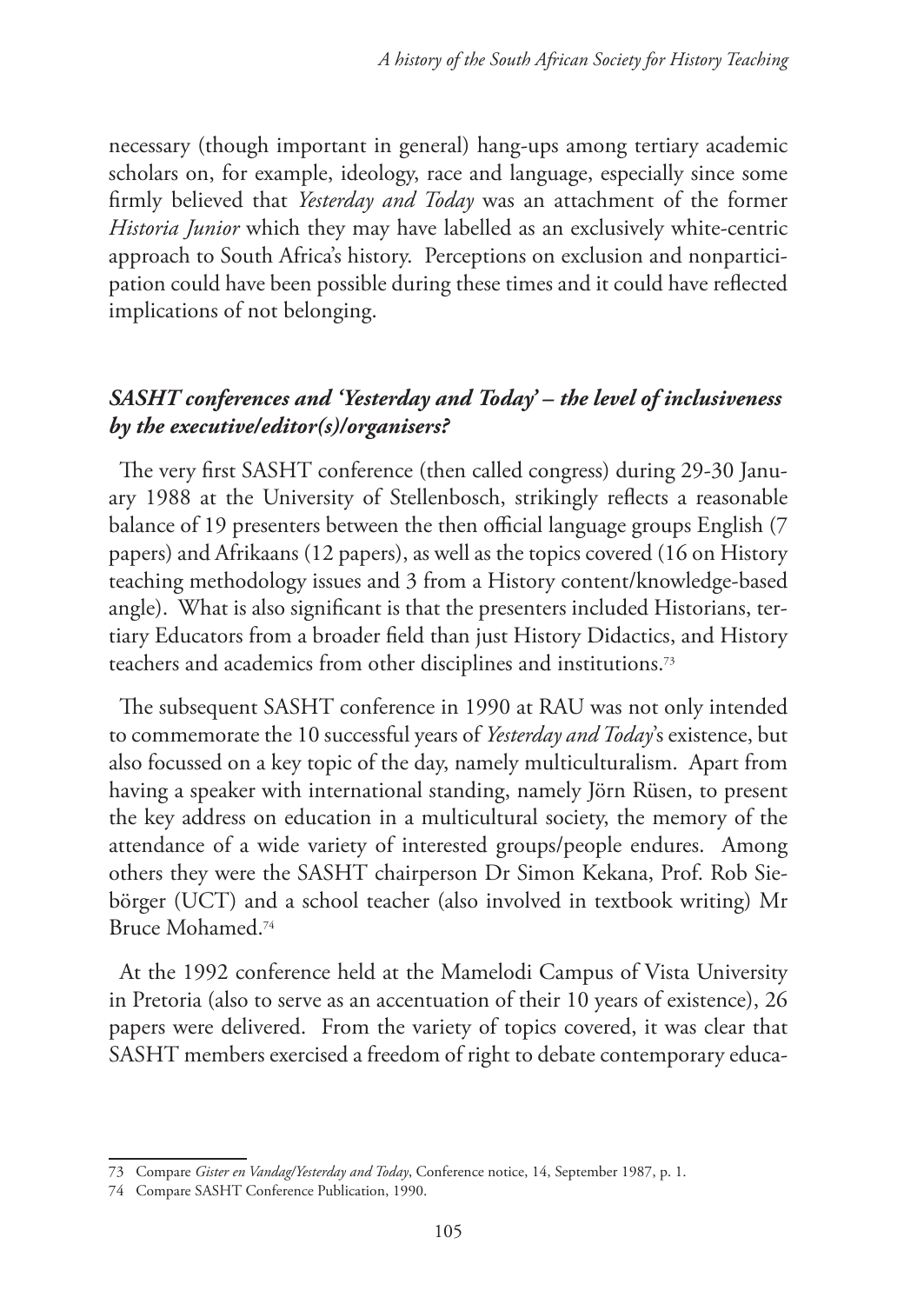tional trends,<sup>75</sup> theoretical views<sup>76</sup> as well as practical applications of History for the classroom, especially in an era of electronic development.<sup>77</sup> Apart from the publication of most of these papers in *Yesterday and Today*, they (as was the method in 1988 and 1990) were also included in a conference publication. The quality of some papers apparently caused problems to the editors of *Yesterday and Today* who had difficulty to decide which ones met at least a reasonable publishing standard. In the years that followed this concern grew.

The September 1994 SASHT conference at the Wellington Teachers' Training College featured at least 10 papers of a practical nature.78 At this stage a declining membership led to a decision to have a joint conference in January 1996 with the SAHA in Potchefstroom. In hindsight, it did not serve the actual purpose of strengthening the SASHT membership, neither did it reflect the approval of the majority of its members.79 The closure of *Yesterday and Today* in 1997 was also a depressing announcement. Somehow all these efforts of being inclusive and creating a sense of belonging may have reflected the opposite thinking, namely, i) the SASHT was not good enough to stand on its own feet; ii) some SASHT members did not want to have a joint conference with the HASA; iii) the closure of *Yesterday and Today* could have justified the majority's supposition that the tertiary academics also won in their efforts regarding the future of History in schools.<sup>80</sup> It may also be argued that the approach to the last editions of *Yesterday and Today* was far too academic for the majority of History teachers wanting to have practical guidelines on how to understand and teach History in the new democratic South Africa. In addition, the publishing of each and every article in Afrikaans and English from

<sup>75</sup> Compare the 1992 Conference papers: PH Kapp, "The future of History as a school subject in South Africa"; MH Trümpelmann, Kurrikulumvernuwing – lesse uit die RGN kurrikulumondersoek rakende Geskiedenisonderrig"; JS Mohlamme, "Why South African History must be rewritten"; R Siebörger, The future of History textbooks" and WP Visser, "People's History en Geskiedenisonderrig op skool: 'n Alternatiewe geskiedenis vir die nuwe Suid-Afrika?"

<sup>76</sup> Compare the 1992 Conference papers: M Broodryk, "Die problematiek van die onderrig van Geskiedenis: verlede, hede en toekoms"; PH Stewart, "Democracy through History skills: Towards a genuine national young historians' conference"; GV Mqingwana, "History as a means of educating democracy" and J van der Merwe, "Some guidelines for the implementation of a multi-perspective approach in the History classroom".

<sup>77</sup> Compare the 1992 Conference papers: FJ Pretorius, "Rekenaargesteunde onderrig in die Geskiedenisklas"; B Kotzé, "Geskiedenis – 'n oudiovisuele benadering";

<sup>78</sup> M Broodryk, "Fifth Biennial conference of the South African Society for Teaching History", *Gister en vandag/ Yesterday and Today*, 29, May, 1995, p. 62.

<sup>79</sup> Compare personal memories ES van Eeden and SASHT documents, minutes, General meeting, 12 January 1996.

<sup>80</sup> It is acknowledged that the Ministry of Education's efforts within the newly created South African History Project (SAHP) may have expressed hope, but the fact that an independent voice like the SASHT and its journal were on a declining path was not a healthy state at all. For the first part compare ES van Eeden, *Historiographical and methodological trends in the teaching of History in a changing South Africa*, *Historia,* November 1997.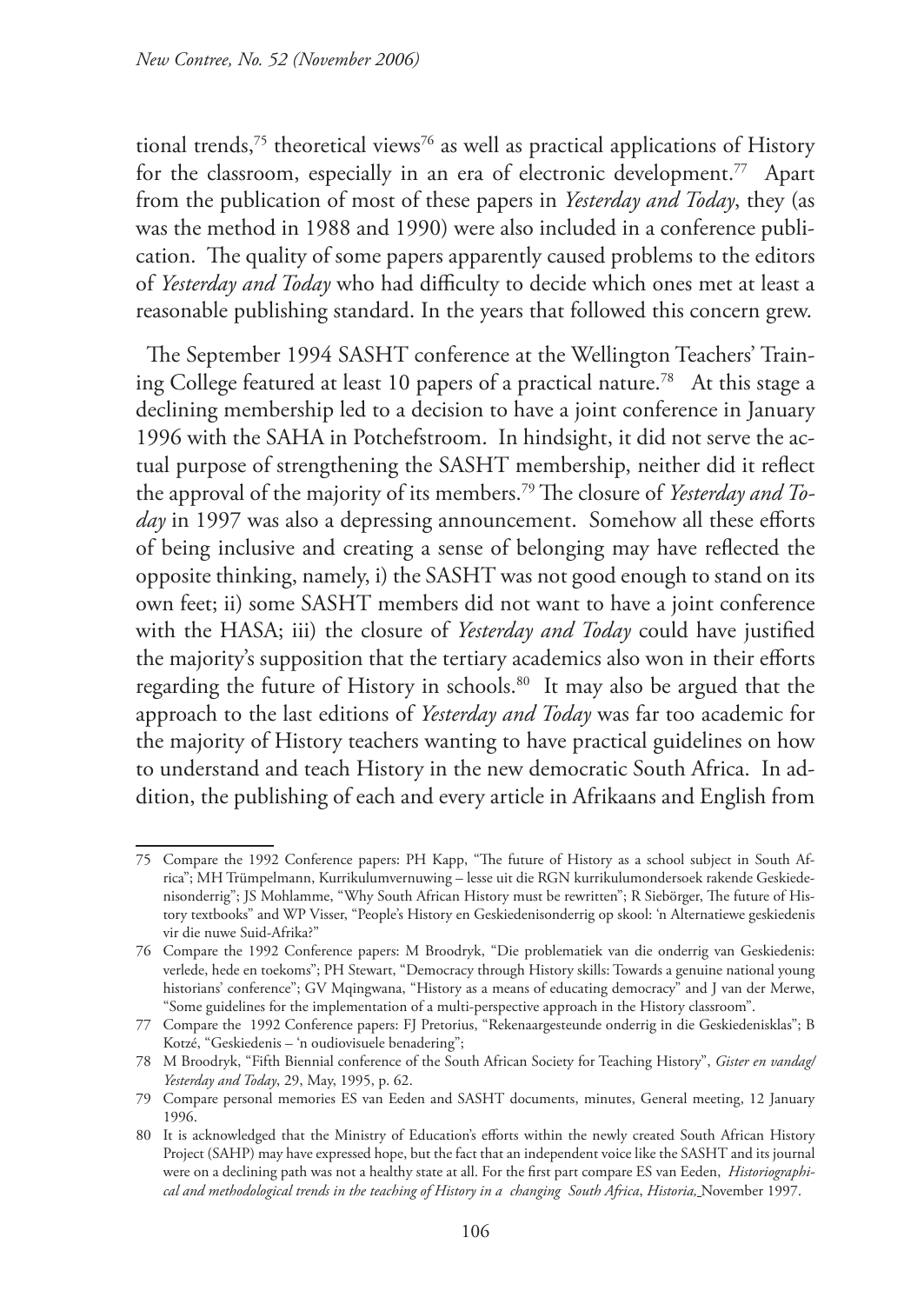the mid-nineties was not only costly, but could have reflected perceptions of either multi-lingual inclusiveness or lingual exclusiveness, and even nonparticipation and/or a specific ideological/cultural focus – depending on your language preference/racial descent. Seen from these angles, aspects of exclusion and nonparticipation certainly featured, although it remains debateable whether it was ever the intention.

In 1998 Cape Town was the next conference venue. The attendance of 30 was regarded as poor seeing that 1500 invitations were distributed. This one-day conference was in many ways a mixture of theory and practice (that included a visit to the Alabany museum and Robben Island).<sup>81</sup> Of crucial importance was the decision to have the general meeting in English and this has remained the status quo for the SASHT up to 2006. In many ways this step towards inclusiveness (as English was acknowledged as the voice for communication by the majority of academics regardless of race and in which mother tongue you were raised) was apparently much more acceptable to the majority of teachers who had to teach History in English. Obviously the use of English advantaged some more than others, but it is important to bear in mind that it could have been seen as a step towards inclusiveness by some whereas others could have experienced it as a step towards exclusion.

Membership difficulties and a SASHT executive management crisis led to the organising of a SASHT conference in 2001 instead of the regular biannual meeting. In many respects this also led to broader impressions that a RIP situation for the SASHT existed. Without being officially elected, Mr Jimmy Verner took over the responsibilities as SASHT chairperson after the resignation of Bruce Mohamed.<sup>82</sup> St Stithians Girl's College in Johannesburg (where Jimmy was a History teacher) was the only option at the time because Elize van Eeden then also moved from Potchefstroom to Pretoria after July 1998. In a sense this left the SASHT rootless as it was not specifically attached/ connected to any tertiary institution that usually provides for the important infrastructure as required in any academic society. The 2001 conference was nevertheless quite fruitful in the sense that the future of History in the newly created learning area of Human and Social Sciences (HSS) was discussed, and that June Bam also addressed the SASHT members in her capacity as co-ordinator of the Social Sciences Working Group of the Ministry of Education.

<sup>81</sup> SASHT Newsletter, minutes, General meeting, 26 September 1996, p. 4.

<sup>82</sup> As far as it can be recalled Bruce Mohamed was offered a post somewhere in Africa – Personal memories, ES van Eeden.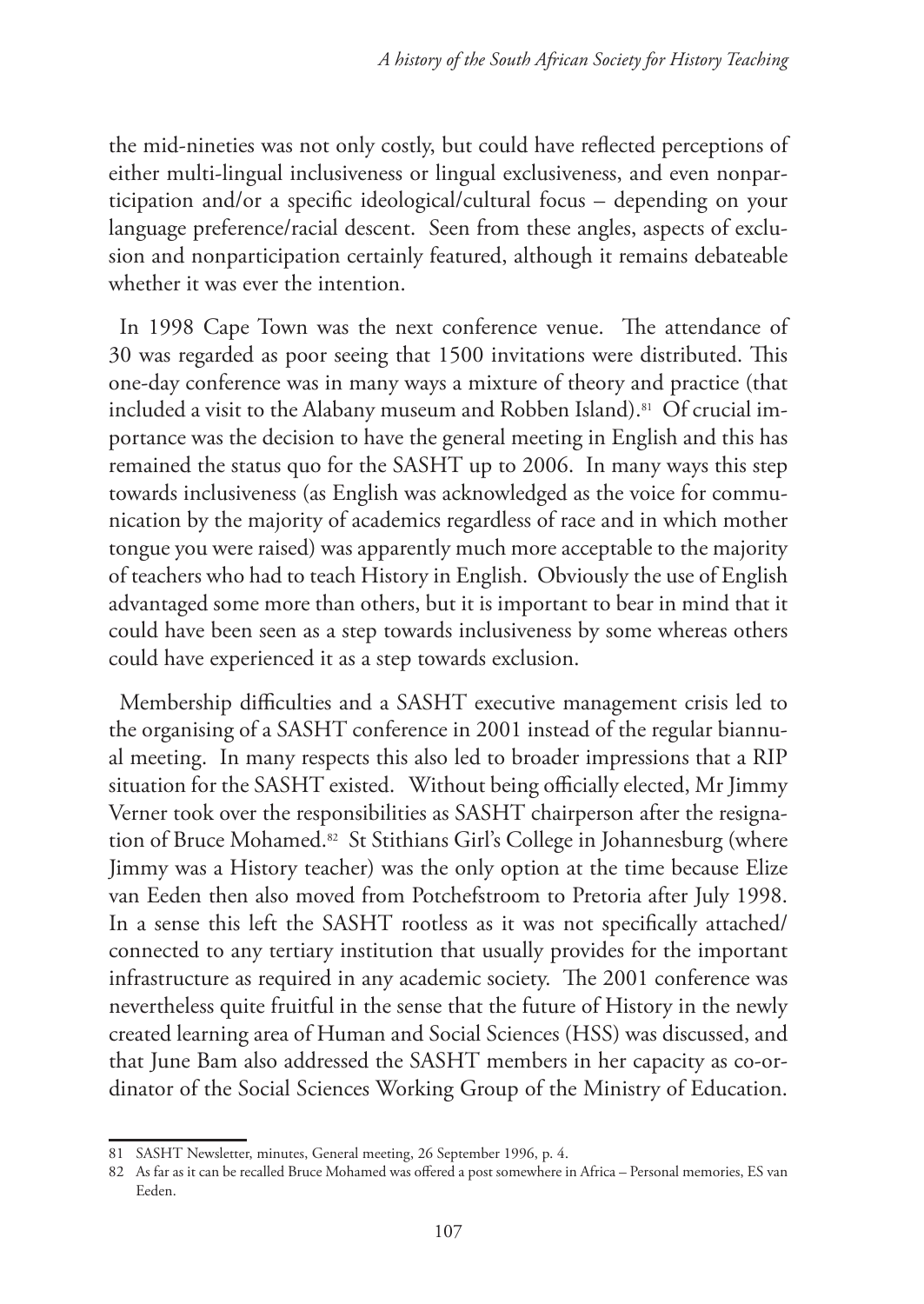Practical issues in History methodology, useful to History teachers, still covered the main part of the conference papers. More importantly, from an angle of inclusiveness, this meeting featured more papers presented in languages other than Afrikaans. Another extraordinary decision that resulted from this meeting was that the acting chair and the secretary treasurer (respectively J. Verner and E. van Eeden), should continue to drive the SASHT in an emergency phase, because the number of members were too limited at this conference to make any purposeful recommendations on the way forward.<sup>83</sup>

Perhaps new "competition" for the SASHT, as far as the recruitment of History teachers was concerned, was the existence of the South African History Project – spearheaded by the DoE. It was intended that the SAHP would found a national History Society, although nothing came of this intention.<sup>84</sup>

With a handful of loyal members, the 2003 conference of the SASHT was held at RAU (UJ). Approximately 36 people attended this conference. As an effort to approve the still unhealthy status of the Society, the attendance requested the newly appointed executive to explore the market for more members; that regional SASHT branches should be formed to organise regional workshops; and to meet with SAHP members and to organise national SASHT workshops. Mr Jimmy Verner was once again nominated as chairperson (and Van Eeden as secretary/treasurer) of the Society<sup>85</sup> to add a "sense of solidness and strength to a still vulnerable Society", despite some hope and progress.<sup>86</sup> The rest of the SASHT executive reflected a sound inclusiveness from all over the country and from a variety of academic institutions.

Busy schedules and the difficulty of recruiting regional SASHT members to organise workshops in branches led to limited success in this regard.87 The 2005 conference at St. Marist in Durban followed, but was only attended by 20 people. The outcome, however, was very positive in the sense that the group wanted the SASHT to continue its activities. Regional assistance and marketing were offered by all. The detrimental decision of teachers that, for the time being, the NWU should operate as the seat for the SASHT just to give it a strong start, was accepted. With this in mind no less than three executive members were nominated from this University (one from the

<sup>83</sup> SASHT conference programme, 19 October 2001. Personal memories, ES van Eeden.

<sup>84</sup> Compare SASHT documents, E-mail ES van Eeden/J Verner, 21 October 2002; Newsletter 5, 2002, pp. 7-16; SASHT Newsletter 6 (Chairman's report, October 2003, pp. 5-6.

<sup>85</sup> SASHT Documents, minutes, SASHT Newsletter, October 2003, pp. 7-8.

<sup>86</sup> A remark made by a member of the SASHT, E Viglieno of Berea in Gauteng, 2003.

<sup>87</sup> See SASHT Newsletter 7, May 2004.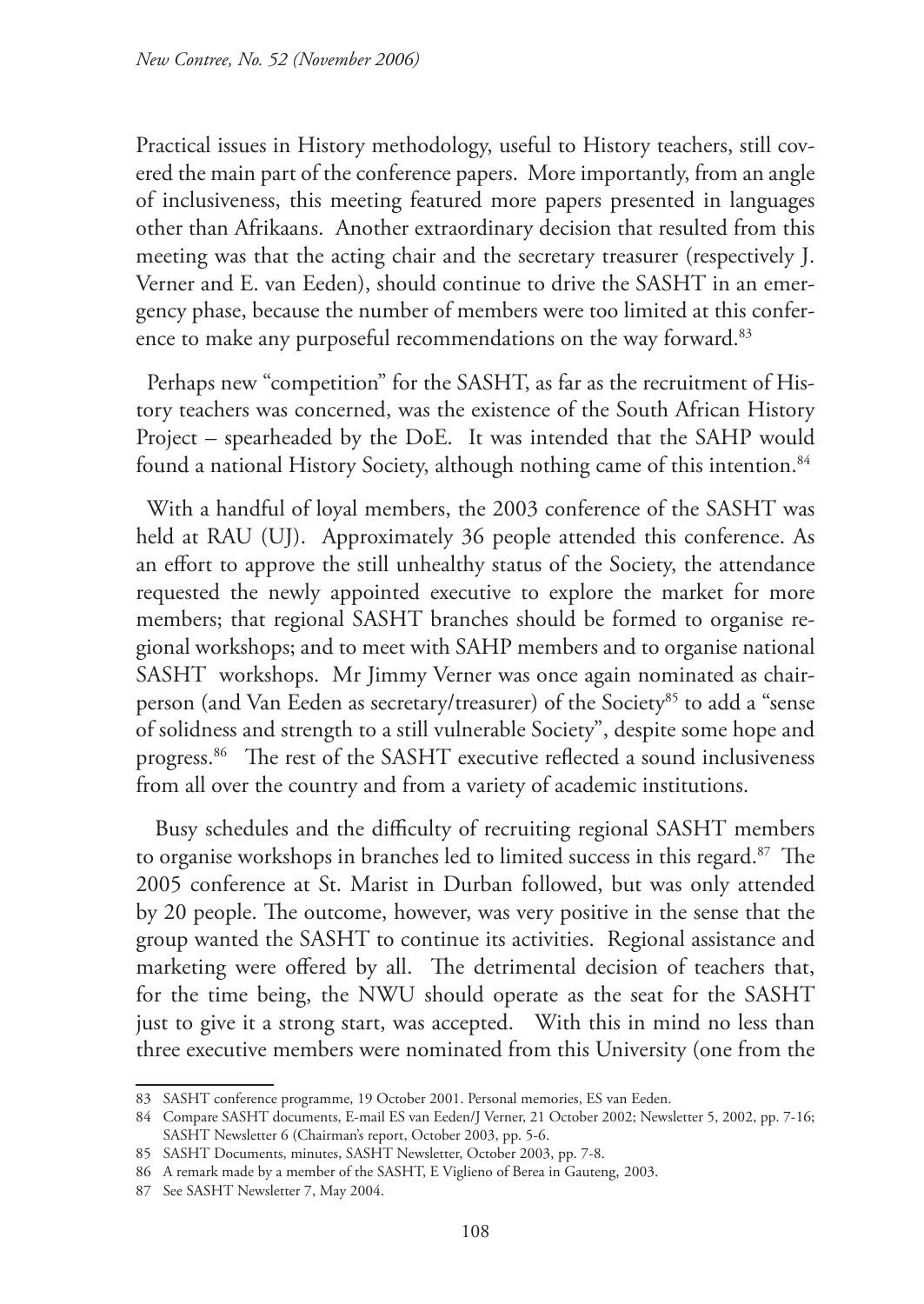Potchefstroom Campus and two from the Vaal Triangle Campus). It was also decided to rather organise a conference for 2006 again than to wait for another two years before addressing more critical issues. That would prevent a continuous decline.

The "restructuring" approach started with the organising of a SASHT workshop for 22-23 June at the Emfuleni Conference Centre in Vanderbijlpark. It was strongly (as well as financially) supported by the NWU and the DoE (Gauteng region) through Dr N. Parsard. The overwhelming didactic focus was "Empowering the History teacher" in the classroom. As it was promised to be a practical workshop approach in the true sense of the word (and a very first experience of this kind for the SASHT), roughly 125 people attended. This historical event also marked an inclusiveness for which academics and teachers have been hoping for many years. Though growth towards a still better understanding of the History educator's needs, their historical and professional hardships as well as language issues were still requirements, each and all in the profession could invest in a healthy cooperation in future that would benefit the subject/discipline and not selfish preferences.

For the September 2006 conference, the marketing process was much more thorough than ever in the past (as a result of the availability of an infrastructure) and effective (via the University website; SMS messages and personal calls). A website for the SASHT also operated from December 2006. As more money becomes available and a solid infrastructure can be developed, the SASHT should continue to grow from strength to strength. The Executive is now more positive about its future than in the last 8 years of existence of the Society.

By 2006 the SASHT list of members presented a balanced group of expertise from all racial and language groups. This has been the SASHT's focus since foundation, and it remains its focus in 2007.

# *Themes in History and the History teaching methodology – the level of inclusiveness of contributions by editor(s)/writer(s)/member(s)*

In many respects the approach to content in *Yesterday and Today* up to its abolishment was, and still is, a reflection of the thinking by SASHT members on the transformation/development needs of the subject/discipline of the day.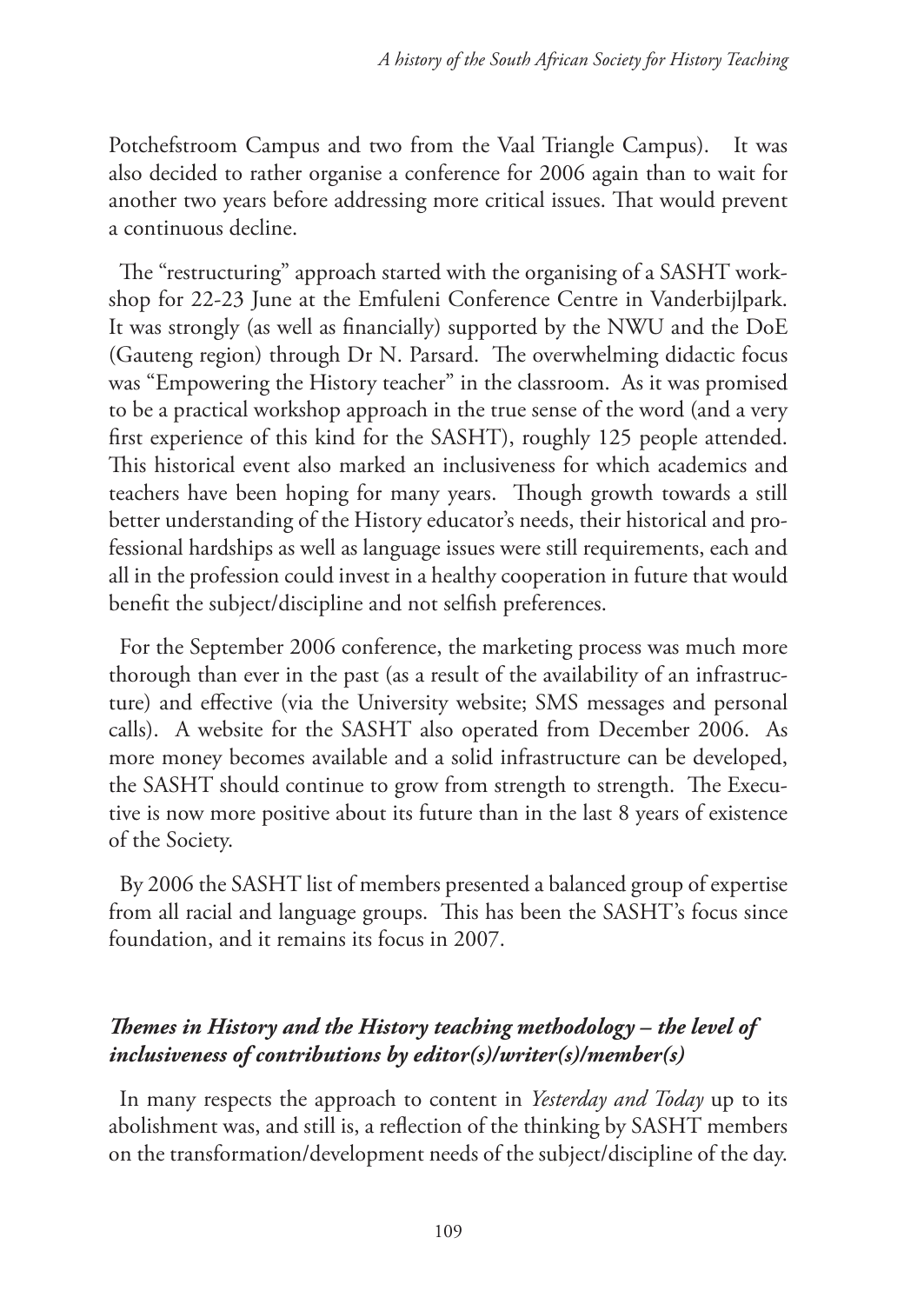From April 1981 to 1997 the article content in *Yesterday and Today/Gister en Vandag*<sup>88</sup> could roughly be analysed as follows:

**Number of editions:** 34 (The special edition of 2006 excluded)

#### **Articles on History Teaching Methodology: 220**

(topics on how to apply local and contemporary history; maps, assessment in SA [in 1983 and 1984 already], sources, skills-based teaching, exam creativity; new teaching trends abroad; interdisciplinary methods; learning outcomes in SA (in 1990 already); bibliographies. Discussions on historical consciousness, teacher training; political literacy; reinterpretation; People's History; teaching in multicultural communities; distance training; indoctrination; syllabus concerns; History teaching in other countries and in South Africa after 1994; computers and History; teaching controversial issues; World History and classroom differentiation are also prominent).

*Articles in Studies* (in depth and broadly with only an indirect, if any, reference to History teaching) *on History themes:* 105

*Afrikaans articles:* 205 *(a rough count)* 

*English articles:* 120 *(a rough count)*

From the statistics above it is clear that the articles on teaching methodology formed the bulk of the articles in *Yesterday and Today* and the papers presented at SASHT conferences (with a number of papers most of the time published in *Yesterday and Today*). Though Historical writing in its variety most of the time represents the perspective of a Historian, the bulk of the content in *Yesterday and Today* and at SASHT conferences never blatantly/explicitly promoted a specific race or language group in South Africa. However, the semantic approach to sustain an obsolete multi-perspective, empathetic approach to all historical content from all writers/participants cannot be confirmed. The acceptance that all contributors first of all wanted to promote the value of the subject/discipline as well as to exchange their experience/efforts to improve the teaching of History in many interactive ways, should never be questioned or evoke a perception of narrow-minded interpretations.

Openness to different interpretations and perceptions stimulated debate and eventually cultivated a more considerate approach to the past. In fact, SASHT members and participants from all language groups never shied away from debates like curriculum content and alternative suggestions, Apartheid

<sup>88</sup> This Journal was known as *Yesterday and Today/Gister en Vandag* up to 1998. After it revived again in 2006 it was decided to change the name to *Yesterday&Today*.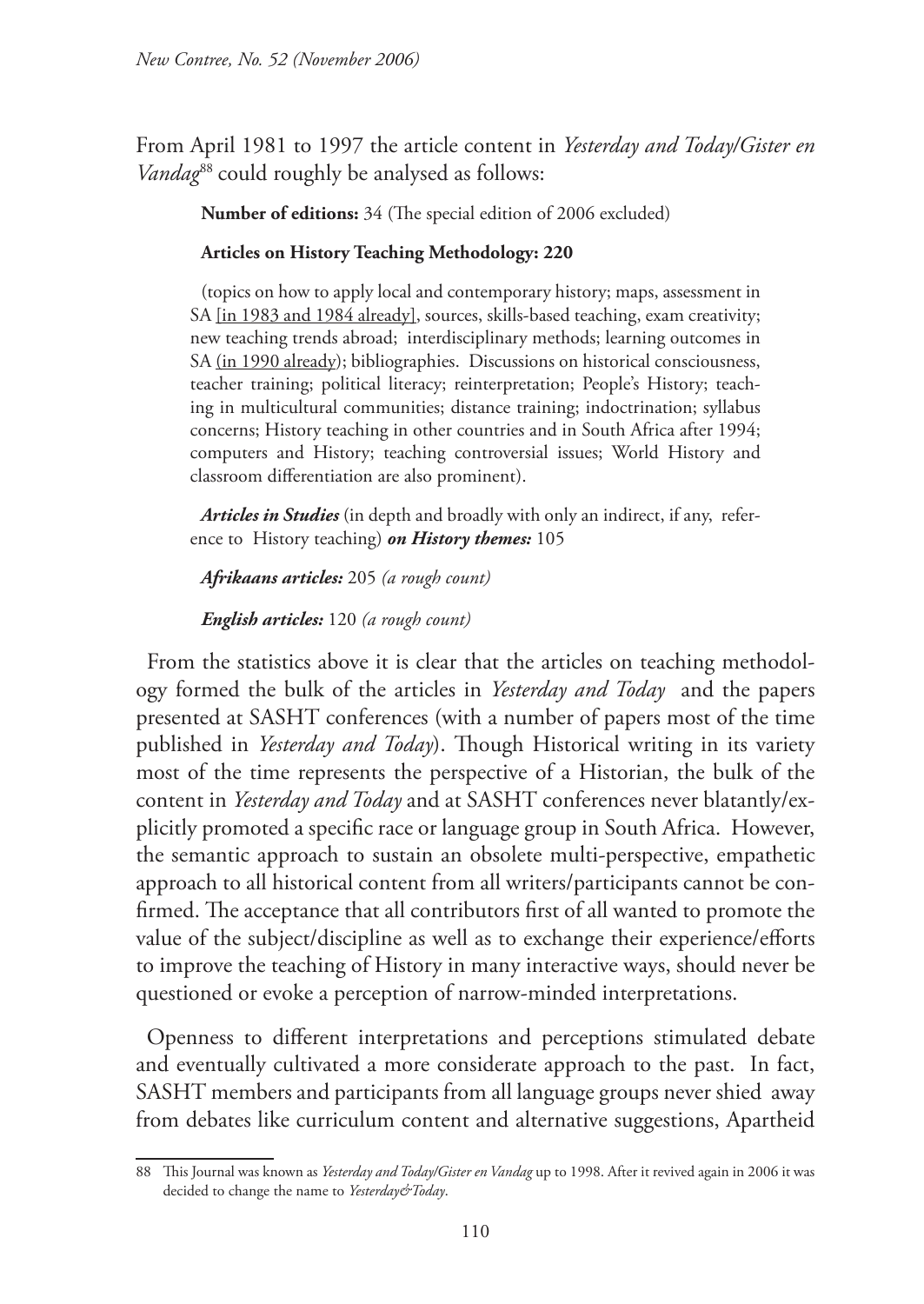and People's History, the value of historical consciousness; changing South Africa's history, and so forth. Furthermore, disappointment and frustration of the SASHT executive is recalled in that they were not able to include members from all academically active scholars as a result of perceptions and a fear that the South African past may be repeated or/and cultivated in the SASHT structures.<sup>89</sup> For the SASHT their membership enrolment reflected a balance between historians and History educators from all race and language groups. This has been the SASHT executive's vision since its foundation in 1986.

A typical example of the opportunity to openness is the personal response on the 1<sup>st</sup> SASHT conference at US in 1988 by the 1998-2006 chairperson, Mr Jimmy Verner, in *Yesterday and Today*:

…The opening address …discussion on the relevance of political literacy for schools…by a panel…composed of Prof. Trümpelmann of RAU, Prof. Stuart of UNISA and Prof. Kotzé of Stellenbosch. These are all Afrikaner academics and their common ground is too great for a really effective panel…My overall reaction was of an opportunity missed – the discussion was too theoretical and lacked the spice of divergent concepts of political literacy and its values. If the panel had been more disparate, for example, a Xhosa, a Coloured, an Englishman and an Afrikaner we might have come closer to the problems of what political literacy is and how to teach it…

To Mr Verner the listening to and following of papers in the "other" official language [Afrikaans] were just too tiresome as far as the "extra effort of concentration"90 was concerned. With this comment he probably accentuated the difficulties many had with any other language being used as a second or third language. Times have changed since, so that the language concern became more the concern of the presenter than that of the audience, but it is still not as effective as it can be because of the difficulties to accommodate all language groups at a conference.

Another obstacle that school educators experience within the SASHT (and even other History-related societies that were also supposed to accommodate History educators in schools) was the overwhelmingly theoretical approach to papers presented at SASHT conferences. Sometimes it appeared as if only History educators from tertiary institutions and not History teachers were willing to present papers on newly researched topics or issues of the day. Arguments such as that stage fright or a fear that longstanding scientific research

<sup>89</sup> Compare Interview, Prof. MH Trümpelmann, 7 June 2006.

<sup>90</sup> J Verner, "The South African Society for the Training of History Teachers. National Congress 29-30 January 1988", *Gister en Vandag/Yesterday and Today*, 15, April 1988, p. 25.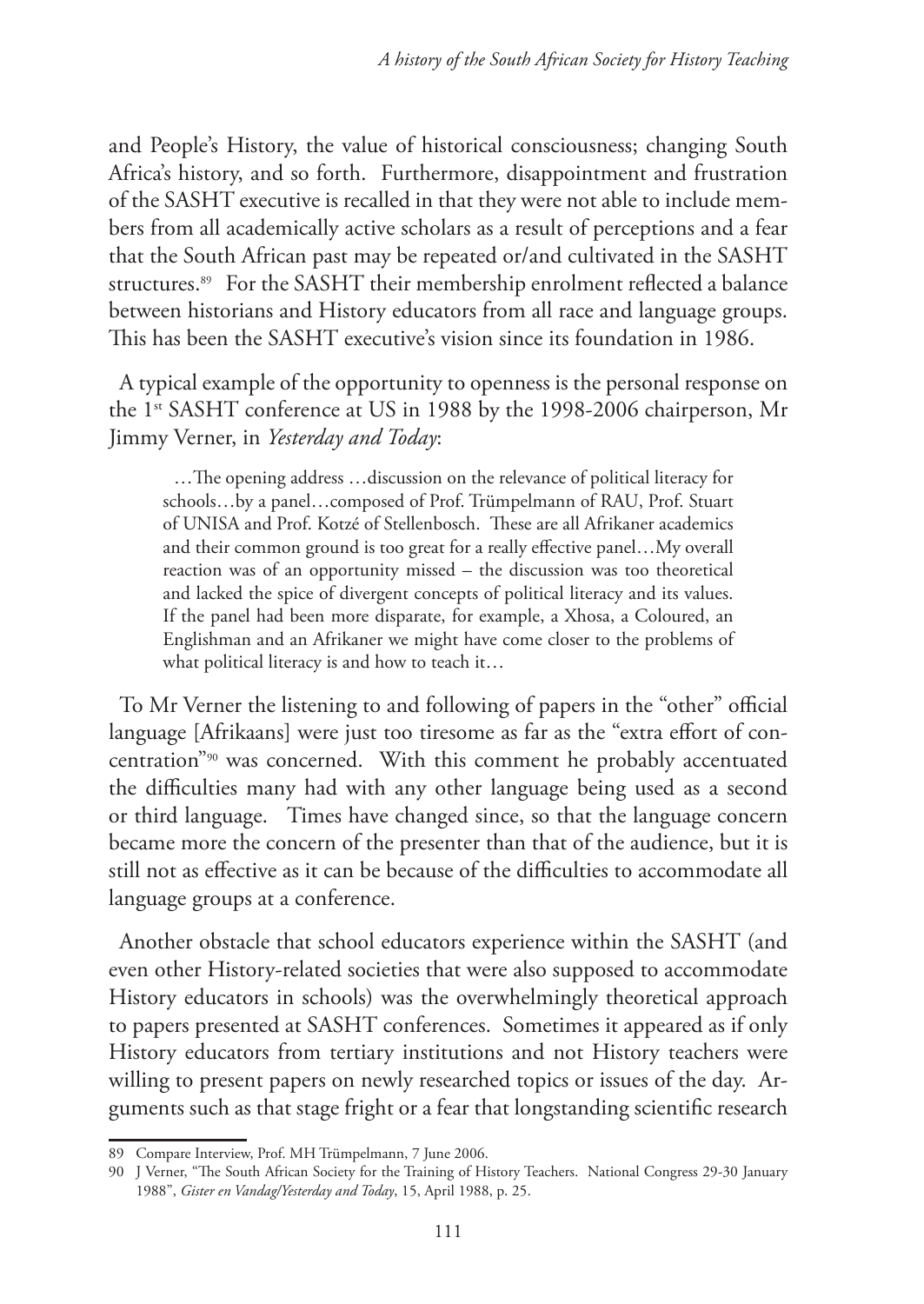is the master over experience and practical hands-on efforts inhibited teacher participation, cannot be excluded but it remains a pity.<sup>91</sup> This trend of more theoretical discussions than the organising of workshops and hands-on ideas for classroom facilitating was also noticeable in the SASHT conferences that followed. Thus, in a sense a reference to a lack of academic inclusiveness was the order of the day.

In 1994, for the very first time since 1981, *Yesterday and Today* under the editorship of Prof. Pieter Kapp, published some papers that were delivered at a conference of the South African Historical Association. Its controversial nature, namely the future of History as school subject within the new dispensation, most probably was the reason for this decision. The fact that respondents (such as Dr Neville Alexander and Prof. B.J. Liebenberg) were asked to reply to articles by, for example, Prof. Kapp, Prof. Van Jaarsveld and Dr Broodryk,<sup>92</sup> should be seen as an opportunity the Journal took to ensure an open debate. On the other hand it raised eyebrows on the competency of the SASHT at that stage to provide meaningful content as its voice for debate in its own journal. It was only in 1996 that the academic marriage of *Yesterday and Today* and the SASHT featured prominently in the journal.<sup>93</sup> A reference to the SASHT or/and any conferences in *Yesterday and Today*, was noticeably lacking between1994-1996.

In the 1994-1996 journals of *Yesterday and Today* article contributions from HET academics for, amongst others, HET History educators featured more prominently than ever before. The journal also became much bulkier (up to 80 pages).<sup>94</sup> In his capacity as chairperson of the History Commission's History Olympiad Committee within the South African Academy for Science and Arts structures, Prof. Kapp published the winners of this Olympiad on an annual basis. Great efforts were made by the editorial team since 1995 to publish articles of importance to a wider audience in both Afrikaans and English.95 Issues such as whether History will disappear in the new curriculum, the importance of History content, and how the development of Learning

<sup>91</sup> Compare J Verner, "The South African Society for the Training of History Teachers…", *Gister en Vandag/Yesterday and Today*, 15, April 1988, p. 26.

<sup>92</sup> See *Gister en Vandag/Yesterday and Today*, 27, May, 1994.

<sup>93</sup> Compare *Gister en Vandag/Yesterday and Today*, 31, May, 1996.

<sup>94</sup> Compare *Gister en Vandag/Yesterday and Today*, 27, May, 1994-29, May 2005.

<sup>95</sup> Compare *Gister en Vandag/Yesterday and Today*, 31, May, 1996; 34, October 1997. The passion Kapp had for his mother tongue Afrikaans is probably the reason why it was preferential doing articles in both languages because that would benefit the History educators of Afrikaans schools as well. Some critical comments on this approach by the US editorial team had been offered earlier.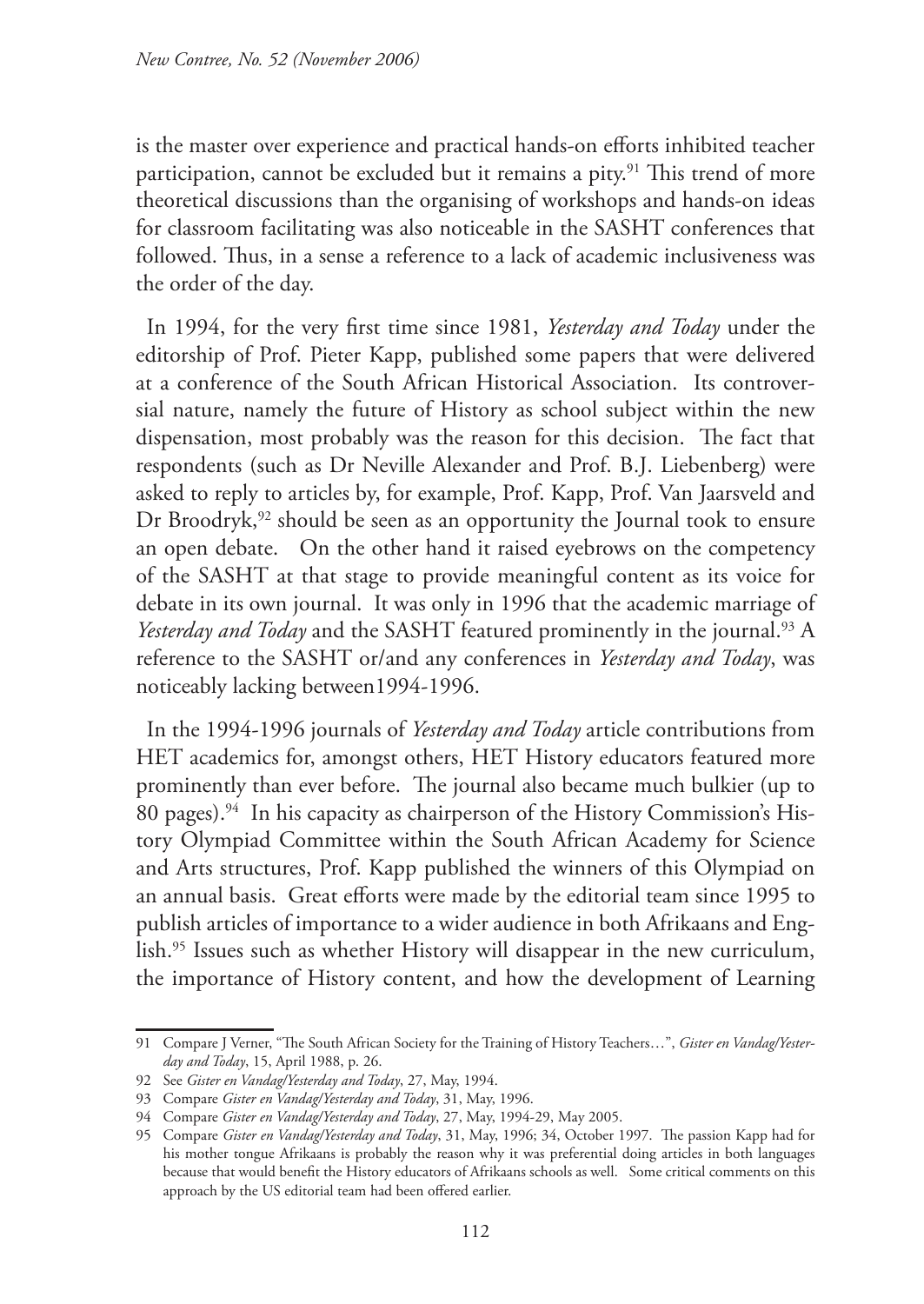Outcomes since 1995-1996 must be interpreted, featured prominently*.* 96 The SASHT newsletters from 1998 also prominently featured certain events and developments that concerned History (such as assessment, the SAHP, OBE and History, and so forth). The content focus was always that of all-inclusiveness of all History educators. However, a critical reflection may leave the perception of it being the other way around.

Within the structure of the SASHT it can perhaps also be argued that some members of the executive and/or some members within themselves may have cultivated a certain sense of not being "open" that sometimes came to the surface when least expected.<sup>97</sup>

#### **International associations and the SASHT**

Apart from the SASHT's connection with the Bielefeld University in West Germany from 1990, no other international connection is recalled. Prof. Jörn Rüsen from this University in 1990 delivered the key address at the SASHT (RAU) conference on Historical education in a multicultural society. His plea was for identifying a common identity to establish a national identity.98 With his extraordinary input The Georg Eckhardt Institute supported South Africa's history financially (as part of their activities worldwide). They assisted by helping societies like the SASHT in bridging the gap between differences. As specialists in textbook analysis<sup>99</sup> they certainly played an important role in ensuring a multiple perspective. The organising of such an international association and liaison could be regarded as an effort by the SASHT executive to operate as a society that is all-inclusive and to which the majority of educators should belong.

<sup>96</sup> Compare Anon., "Will History disappear?", *Gister en Vandag/Yesterday and Today*, 32, October, 1996, pp. 2-3; SASHT Newsletter, Minutes, General meeting, 26 September 1996, p. 4.

<sup>97</sup> The negative attitude towards the SASHT by former chairperson Dr Simon Kekana. Others may recall their frustration that only a group of Afrikaans-speaking academics were basically involved in curriculum development within a HSRC project during the late eighties. Rob Siebörger's (then Chairperson in 1998) made explicit reference to the development of the SASHT by "Afrikaner academics. Compare memories, ES van Eeden (Personal Collection), memories, MH Trümpelmann, 7 June 2006; SASHT, Letter PH Kapp/R Siebörger, 5 February 1996 (a copy of letter sent to ES van Eeden simultaneously); SASHT Newsletter, 3, August 1999, p. 3.

<sup>98</sup> J Verner, "The 1990 biennial national conference for the South African Society for History Teaching", *Gister en Vandag/Yesterday and Today*, 20, September 1990, pp. 35-36.

<sup>99</sup> ES van Eeden (Personal Collection), interview, MH Trümpelmann, 7 June 2006.nterview, MH Trümpelmann, 7 June 2006; MH Trümpelmann, "Memories of the SASHT since 1986", SASHT Newsletter, October 2003, pp. 3-4.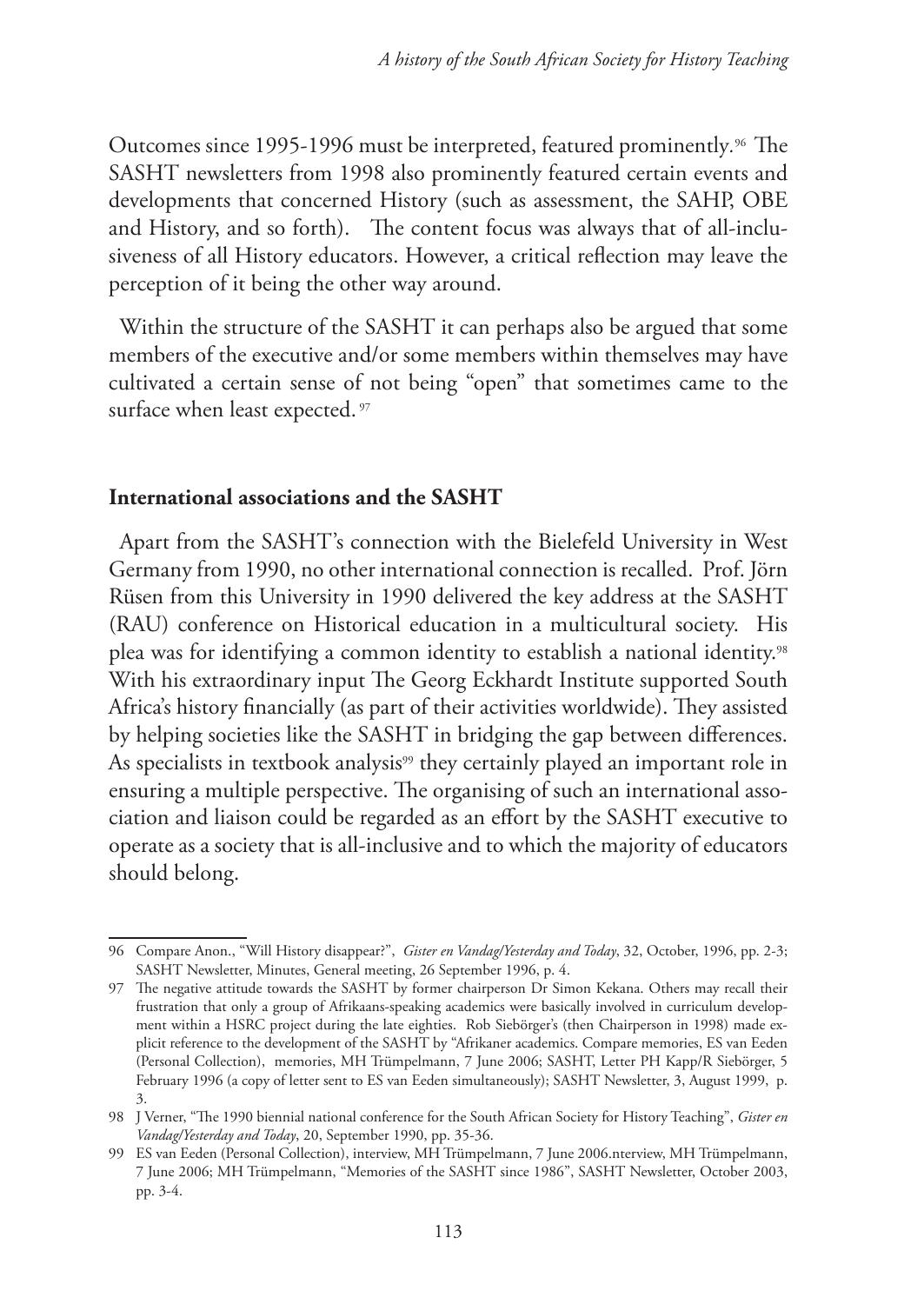# **The SASHT members' involvement in curriculum and other Historyrelated changes**

Despite a SASHT concern that a feeling of exclusion existed from time to time with regard to DoE structures on curriculum change and development since 1986, the SASHT (and some members/former members in their individual capacity) was always in some way involved in directing the way forward for History in the GET and FET phases. The following are some examples to recall a few achievements:

- The first chairperson, Prof. Trümpelmann, was involved in the compilation of a HSRC report on an alternative History curriculum in the late eighties.<sup>100</sup> Some *Yesterday & Today* editorial team members were also involved.
- A few SASHT executive members were actively involved in the development of Learning Outcomes for the HSS for implementing in the GET and FET phases. Dr June Bam (former SASHT executive member was involved in the working out of Curriculum 2005. She also later headed the South African History Project);
- Prof. Rob Siebörger (former chairperson) played an important role, amongst others, in assisting in the way forward for assessment in Grade 12 as far as the sources approach is concerned. He was also involved in the development of Specific Outcomes for the Human and Social Sciences.
- Elize van Eeden was a member of the first group that developed Learning Outcomes for the Human and Social Sciences; she was also member of the reference group with regard to curriculum development. She also proposed the implementation of world history in classrooms in a structured way before it was actually made part of the History curriculum. Her recent introducing of a new learning programme for "Practical History/Vocational History" in the FET phase, Grade 10-12, certainly has the ingredients to lead to the changing/ adaptation of History curriculum themes in future to benefit History's vocational value.**<sup>101</sup>**
- Mr Jimmy Verner (and others like Ms Gill Sutton) are involved in the writing of History textbooks;
- Prof. Kapp's outstanding role in the 1981-1997 *Yesterday & Today* initiative and his memorable academic involvement for 17 years in promoting quality History teaching.102

<sup>100</sup> J Verner, "The 1990 biennial national conference for the South African Society for History Teaching", *Gister en Vandag/Yesterday and Today*, 20, September 1990, pp. 35-36.

<sup>101</sup> See ES van Eeden, "A 21<sup>st</sup> century perspective, value and way forward of History – a motivational discourse", SASHT/NWU/DoE History Workshop, 22-23 June 2006.

<sup>102</sup> The author's memories – ESvE.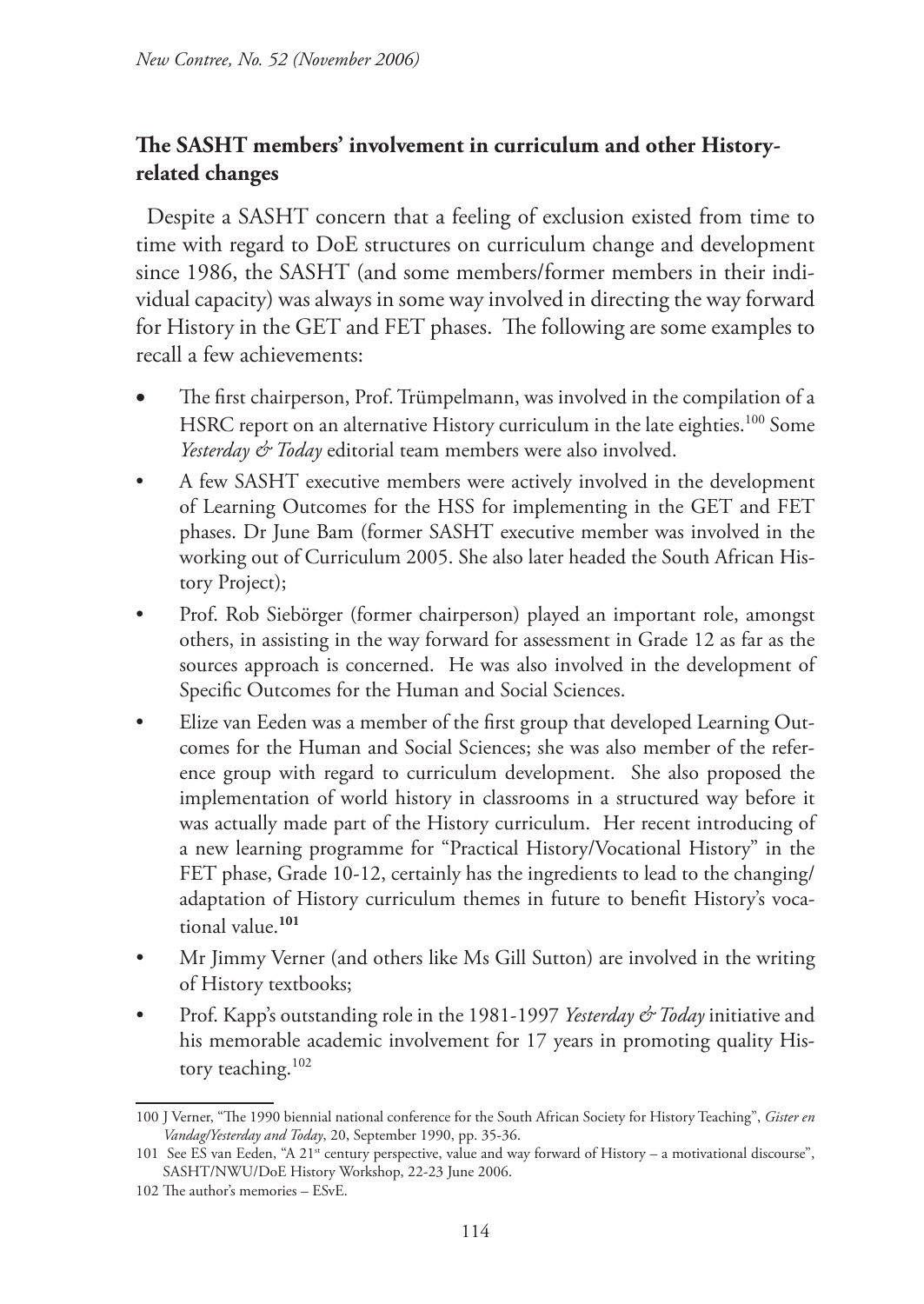#### **Sense of community, identity and memory**

From the discussions in *Yesterday and Today* and at SASHT conferences it can be concluded that the Society always proved to be informed on the newest trends and prepared to debate issues that created concern. The History curriculum (old, new, interim and newly developed) always gave rise to debate.103 Similarly, historical consciousness, the influence of ideologies and the value of political literacy were always critically assessed and/or debated.104 In 1992, for example, *Yesterday and Today* (as SASHT mouthpiece) raised its concern and doubts about the new curriculum suggestions that the DoE intended to phase in as Social Studies. The defending of History as independent, autonomous and essential subject in any school curriculum can be traced in the Journal since then.<sup>105</sup>

From a community perspective, it is always difficult to obtain a representative view on the thinking about History, although *Yesterday and Today* published letters from readers and FET learners on a regular basis. These letters were mostly along the lines of "I love History/I don't love History" followed by some form of explanation. In essence negative feedback<sup>106</sup> also forced educators to rethink and market their profession in History. Creativity and

<sup>103</sup> Compare PH Kapp, "Probleme uit die sillabus", *Gister en Vandag/Yesterday and Today*, 1(1), April 1981, pp. 3-4; P de Klerk, "Probleme uit die sillabus", *Gister en Vandag/Yesterday and Today*, 2, September 1981, pp. 13-15; O van den Berg, "More of the same? A critique of the new school history syllabuses", *Gister en Vandag/Yesterday and Today*, 8, September 1984, pp. 14-16; H Giliomee, "The case for a pluralist South African school history", *Gister en Vandag/Yesterday and Today*, 13, April 1987, pp. 2-8; RE van der Ross, "Die rol van Geskiedenis as skoolvak in 'n multikulturele samelewing", SAVGO konferensie, 29-30 January 1988; I Montlana, "A revisionist history curriculum", SASHT Conference, 29-30 January 1988; RE van der Ross, "The pen and the sword: seeking a new focus on history and the changing of history in South Africa", *Gister en Vandag/ Yesterday and Today*, 15, April 1988, pp. 2-5; FA van Jaarsveld, "Skoolgeskiedenis in die nuwe Suid-Afrika", 20, September 1990, pp. 1-2; RE Chernis, "The past in service of the present: A study of South Africa school history syllabuses and textbooks, 1839-1990", *Gister en Vandag/ Yesterday and Today*, 21, April 1991, pp. 12-23; PH Kapp, "Implikasies vir Suid-Afrika van die nasionale debat", *Gister en Vandag/Yesterday and Today*, 23, May, 1992, pp. 3-6.

<sup>104</sup> Compare JF Stuart, "Die invloed van bepaalde ideologieë op doelstellings in Geskiedenisonderrig", *Gister en Vandag/Yesterday and Today*, 4, September 1982, pp. 29-32; MH Trümpelmann, "Geskiedenis en politieke geletterdheid", *Gister en Vandag/Yesterday and Today*, 11, April 1986, pp. 9-11; PH Kapp, "Politieke geletterdheid: Vriend of vyand?", *Gister en Vandag/Yesterday and Today*, 12, September 1986, pp. 2-4; FA van Jaarsveld, "Historiese bewussyn en die Geskiedenisdidaktiek", 19, April 1990, pp. 3-4; M Phillips & MH Trümpelmann, "History, political literacy and indoctrination", *Gister en Vandag/Yesterday and Today*, 20, September 1990, pp. 7-11; C Pretorius, "'Nuwe Geskiedenis' mag ook nie propagandisties wees", *Die Burger*, 23 January 1996; BC Mohamed, 'Alternative History as a response to Multiculturalism in History teaching", *Gister en Vandag/ Yesterday and Today*, 21, April 1991, pp. 24-27.

<sup>105</sup> Anon., "Die voorgestelde kurrikulum model", *Gister en Vandag/Yesterday and Today*, 23, May, 1992, pp. 18-19; MH Trümpelmann, Sosiale Wetenskap: Geleentheid of verleentheid", *Gister en Vandag/Yesterday and Today*, 26, October, 1993, pp. 3-9; PH Kapp, "The independence of History", *Gister en Vandag/Yesterday and Today*, 26, October, 1993, pp. 1-2.

<sup>106</sup> See "Briewe", *Gister en Vandag/Yesterday and Today*, 1(1), April 1981, p. 25; "Leerlingbydraes", *Gister en Vandag/ Yesterday and Today*, 14, September 1987, pp. 29-33; 15, April 1988, pp. 26-28.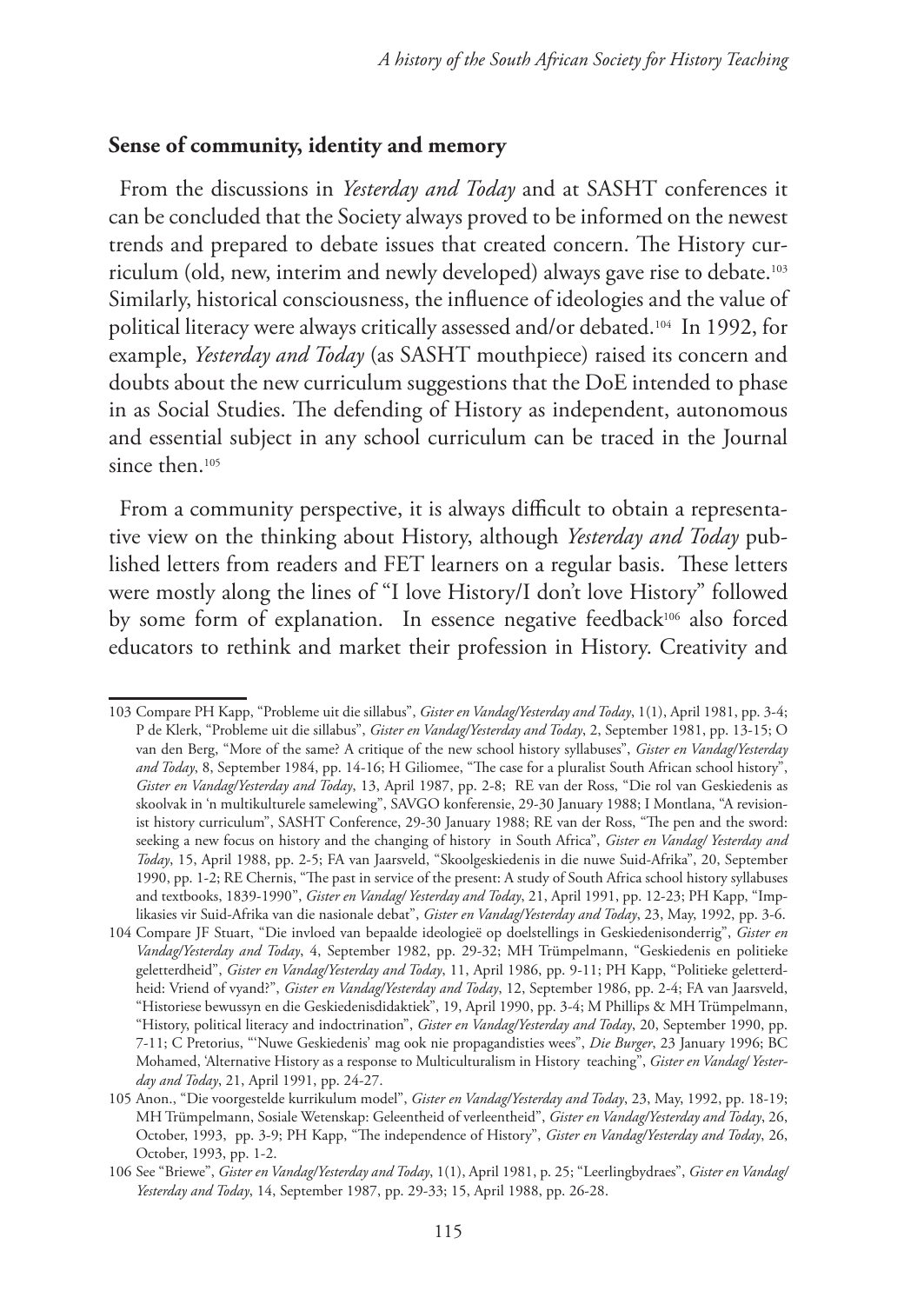renewal were expected,<sup>107</sup> and communication on the value of History was often exchanged during conferences and in *Yesterday and Today*. 108

Not enough appeared on the improvement of History teaching at tertiary level in *Yesterday and Today* up to the termination<sup>109</sup> of publications in 1997.110 At SASHT conferences a number of papers were presented that also focussed on HET educational improvement. In hindsight, however, much more could have been done in this phase because tertiary academics are not necessarily effective in a classroom situation even though they may be masters of knowledge.

#### **Conclusion**

One of the aims of this paper was to provide a critical retrospective glance on the very short history of the SASHT in order to come to understand its "inner machinery" in a turbulent environment.<sup>111</sup> This environment was, among other things, the result of differences in terms of syllabus content, intolerant and critical perspectives and perceptions among leading historians and practitioners of History didactics, History educators on all levels of education and the Department of Education. Hostility was also perceived from communities and learners who were compelled to take History up to Grade 9, and syllabi that apparently hardly faced up to the challenges of a broader South Africa or the values History has proclaimed for itself through its prac-

<sup>107</sup> Compare PH Kapp, "Geskiedenis in die branding", *Gister en Vandag/Yesterday and Today*, 9, April 1985, pp. 35-37

<sup>108</sup> Compare PH Kapp, "Die waarde van Geskiedenis as skoolvak", *Gister en Vandag/Yesterday and Today*, 7, April 1984, pp. 2-7;

<sup>109</sup> The journal could not survive on inidividual membership enrollment by 1997. The reality that the Journal was not accredited to be able to apply for page fees from contributors, has made it difficult to survive. See PH Kapp, (Memories, Personal Collection), 8 August 2007.

<sup>110</sup> Compare P de Klerk, "Enkele gedagtes oor evaluering in voorgraadse universiteitsopleiding", *Gister en Vandag/ Yesterday and Today*, 7, April 1984, pp. 19-21; MH Trümpelmann, "Opleiding as weg tot vernuwing van Geskiedenisonderrig: Moontlikhede en beperkinge", *Gister en Vandag/Yesterday and Today*, 10, September 1985, pp. 5-9; RB Mulholland, "Innovation in History teaching through training – possibilities and limitations", *Gister en Vandag/Yesterday and Today*, 10, September 1985, pp. 10-13; NS Kekana, "University education and historical study for blacks", *Gister en Vandag/Yesterday and Today*, 12, September 1986, pp. 22-23; CP Jooste, "Perspektiewe in afstandsonderrig van Geskiedenis aan die kampus Verdere Opleiding Universiteit Vista", SAVGO konferensie, 29-30 January 1988; PH Kapp, "Verbreding van die opleiding vir die Meestersgraad", *Gister en Vandag/Yesterday and Today*, 23, Mei, 1992, pp. 33-37; PH Kapp, "The use of the seminar method at a post-graduate level", *Gister en Vandag/Yesterday and Today*, 29, May, 1995, pp. 68-71; L Sutherland, "Using a language across the curriculum approach in first-year history studies", ", *Gister en Vandag/Yesterday and Today*, 29, May, 1995, pp. 64-67.

<sup>111</sup> Compare JWN Tempelhoff, "Dié vak word Geskiedenis", *Beeld*, 24 September 2003, p. 9; M Broodryk, "Die onderrig van Geskiedenis kwel kenners. Regering wil nie beheer prysgee", *Beeld*, 11 January 1996, p. 8.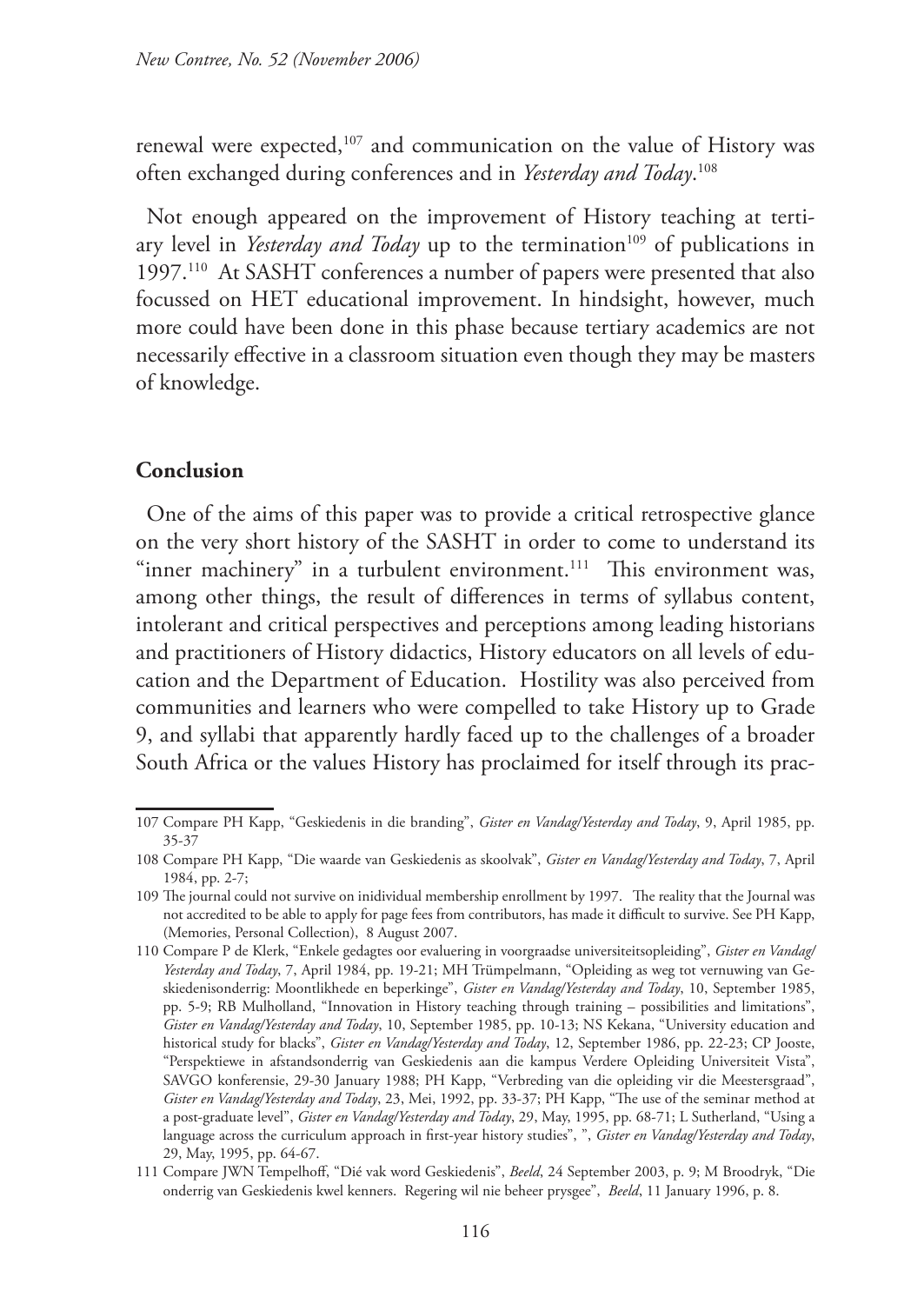titioners. All these stumbling-blocks did not serve any purpose in uniting the History specialists.

As far as the SASHT is concerned, the period from 1995 to 2004 will always remind practitioners of History of a time in which they, for several complicated reasons, preferred to retreat from their wider responsibility to contribute to the historical debate at all times when it was required of them. Sound decision making to benefit History, as well as pro-active thinking on how the subject's/discipline's future could progress, was simply kept locked up by individuals/institutions for their own use.112

History teaching, for many years before 1986 (when the SASHT was officially founded) was served by provincial associations and conferences/symposiums organised from time to time by the DoE and tertiary institutions. This form of activity is currently still the order of the day. Despite these events that teachers of History attended, the need for an own association was felt. From 1956 the newly founded South African Historical Association (SAHA), started its activities with enthusiasm and overwhelming support from History educators. Its mouthpiece, *Historia,* eventually also developed a separate publication for History teachers, namely *Historia Junior*. This separate initiative did not last because a key initiator of the HASA, Van Tonder, retired from the DoE. Teacher support and finances declined. Eventually the HASA was transformed successfully into an Association preferring to be more tertiaryfocussed than schools-directed. The 2006 HASA conference serves as undisputable evidence of this transformation.

The need to be more teacher-oriented than the HASA wanted to be, or could be, therefore resulted in another teachers' initiative, namely the foundation of the South African Society for History Teachers (SASHT) in 1986. Its Lustrum commemoration marked success beyond expectations. *Yesterday and Today* was officially announced as mouthpiece of the SASHT in 1990. Perhaps 1992 can be regarded as the pinnacle of success of the SASHT when its conference, held at the Vista University, was attended by a substantial number of academics and teachers in History. Up to then, 2500 copies of *Yesterday and Today* had been published for distribution. It had a membership of 140.

<sup>112</sup> It is emphasised that in this article a direction could have been followed in which a introspective look into the historiographical and methodological foundations of the Association and the Journal is the focus. However, a lack of more documents and oral evidence to gain a complete understanding that is appreciated by all, will probably never be possible.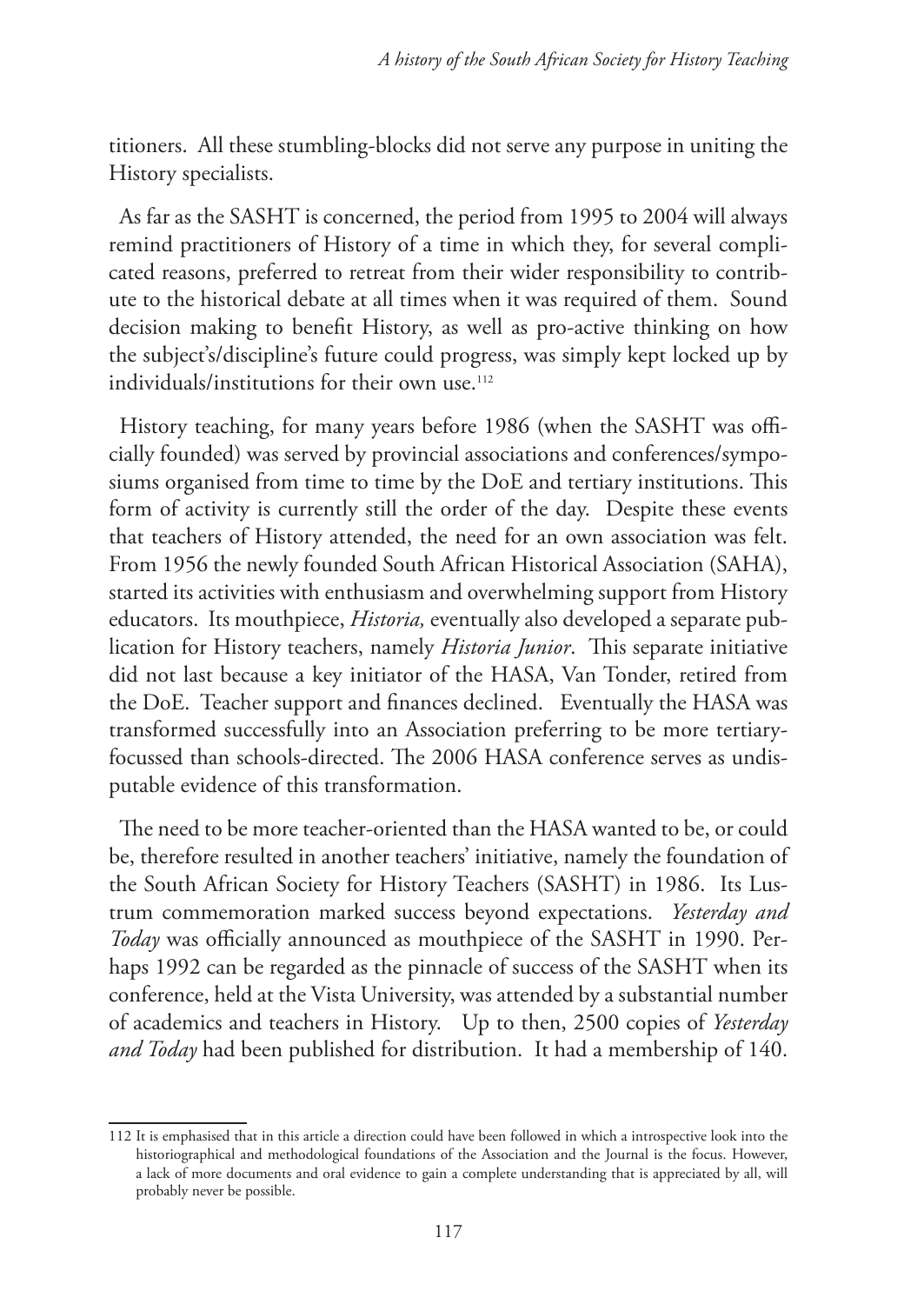The printing of *Yesterday and Today* was made possible by the members' enrolment fees as well as by two sponsors (the publishers Haum-De Jager).

Apparently some traces of a careless SASHT management and a declining school membership (because the DoE expected schools to pay for any membership themselves), as well as the closing down of many educational colleges, resulted in the SASHT's backwards slide which ended in 1994. The backwards slide, as seen from the discussion earlier, may also have been because of the inability of the SASHT, tertiary academics and teachers to address perceptions/ideas of exclusivity and differences amongst themselves. Prof. Pieter Kapp, the initiator of *Yesterday and Today* that saw the light in 1981, desperately tried to keep it alive from the University of Stellenbosch where he was appointed in the early nineties.<sup>113</sup>

As was the scenario many years ago where a co-operation between GET, FET and HET educators of History was an unfulfilled dream in the eventual outcome of the South African Historical Association, the SASHT should constantly aspire to strengthen professional unity. Thus far the SASHT's past in this regard rather reflects the problems than the solutions. It is equally important that the SASHT should address new needs from the OBE curriculum 2005, and even assist in accommodating them in the History classrooms in future. This will especially be required in the new DoE policy developments with their approach of a rigorous interrogation of historical sources as the primary learning outcome in the new curriculum. Likewise the 2000 *Norms and Standards for Educators* policy document calls for educators to be (among other things) specialists in their disciplines, life-long scholars and researchers and designers of learning programmes and materials. Surely these new policy developments are creating a huge need for history teachers to adapt, and the SASHT must and should assist with this challenge in future.

Although not all histories can claim to have happy endings, it can at least be reported that the SASHT, since 2005, has experienced an improvement in the value of its existence and the role it could and should play in South Africa. It is believed that the Society is progressing towards gaining some standing in the educational environment. The hope of the SASHT Executive by 2006 was that FET, GET and HET educators will take hands in future to ensure quality and progress as far as the methodology of teaching History, the multi-

<sup>113</sup> Compare SASHT, Letter PH Kapp/R Siebörger, 5 February 1996 (a copy of letter also sent to ES van Eeden).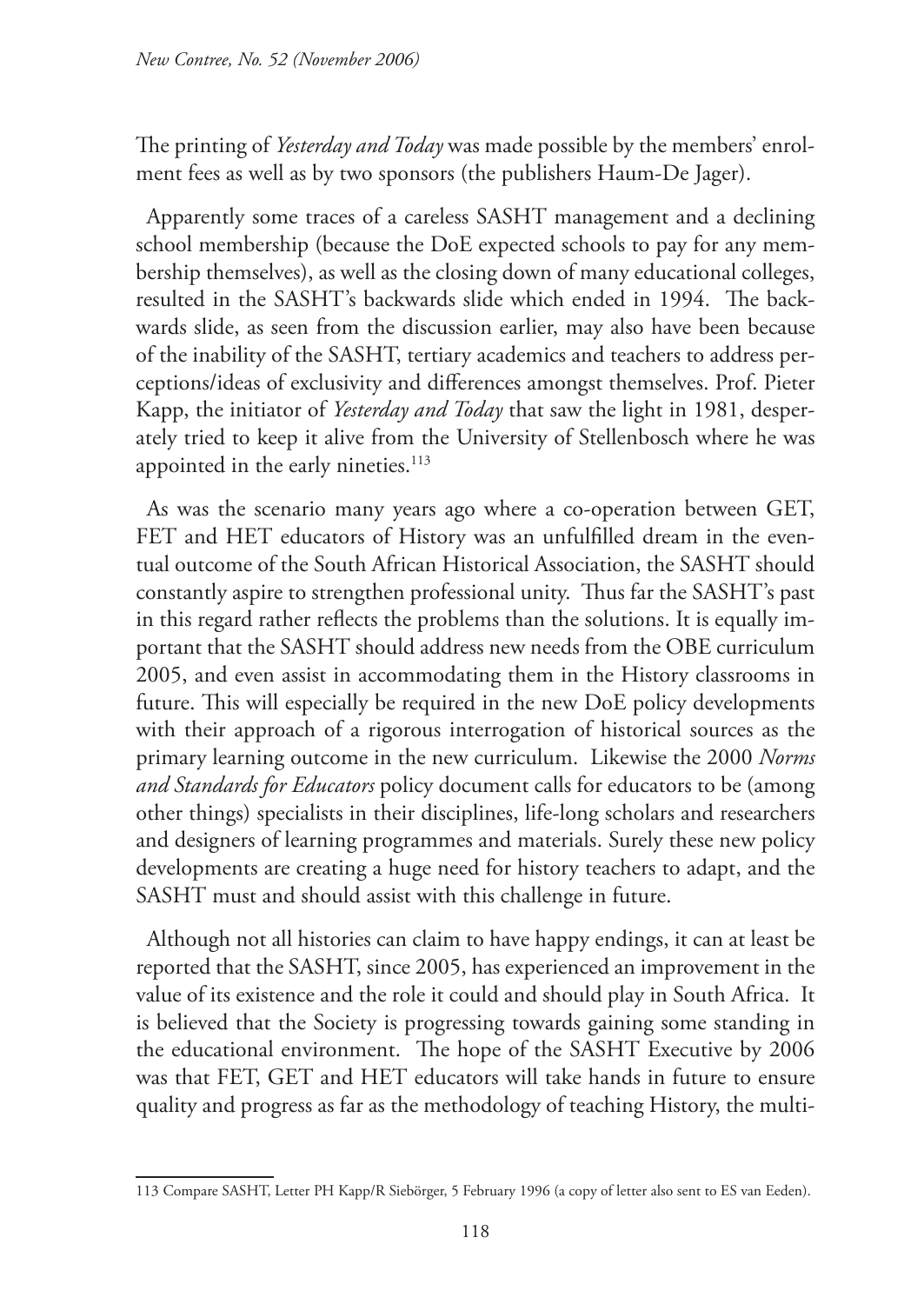perspective care with regard to the content subject/discipline History, and its vocational abilities are concerned.

## *APPENDIX A*

The following tables outline impressions of the SASHT on its conference and executive history as well as its membership enrolment since 1986:

#### **SASHT conference venues, 1986-2007:**

- July 1986: UNISA Conference (SASHT foundation)
- 29-30 Jan 1988: University of Stellenbosch (the 1<sup>st</sup> conference under SASHT auspices entitled "History education – the road ahead").
- 12-13 Jul. 1990: Rand Afrikaans University (the  $2<sup>nd</sup>$  SASHT conference. The theme was: "History teaching in a multicultural society". During this event the 10 years of *Yesterday and Today* as an initiative that started at the RAU, was also commemorated).
- 28-29 Sept. 1992: Vista University (the 3<sup>rd</sup> SASHT conference held at Vista, Mamelodi. The conference theme was "History teaching: theory and practice". This year also marked the 10th year of Vista's existence).
- 30 Sept. 1 Oct. 1994: The  $4<sup>th</sup>$  conference (in publications it is indicated as the 5<sup>th</sup>) SASHT conference was at the BOK, Wellington. The conference theme was "The model History teacher".
- 12-13 Jan. 1996 –: The 5th SASHT conference held at the Potchefstroom University. The Conference theme focused on History syllabi.
- 24-25 Sept. 1998: The 6<sup>th</sup> Conference held at the South African Cultural Historical Museum Cape Town. The conference theme was "History, heritage and Curriculum 2005".
- $*$  19 Oct. 2001: The 7<sup>th</sup> conference held at St Stithians, Jhb., entitled "History teaching in South Africa in the 21<sup>st</sup> century".
- Sept 2003: The 8<sup>th</sup> conference at the RAU, titled "History and assessment/exams in the new FET in Grade 12".
- 23-24 Sept. 2005:The 9<sup>th</sup> conference held at St. Marist, Durban, titled "The status of History after ten years of democracy".
- 21-22 Sept. 2006: The 10<sup>th</sup> conference held at the NWU, Potchefstroom Campus, entitled "The 'how to' of History and the Social Sciences teaching and training in the  $21<sup>st</sup>$  century South Africa".
- 21-22 Sept. 2007: The 11<sup>th</sup> conference to be held at the Edgewood Campus, University of Kwa-Zulu-Natal, entitled "Interrogating the History curriculum after ten years of OBE".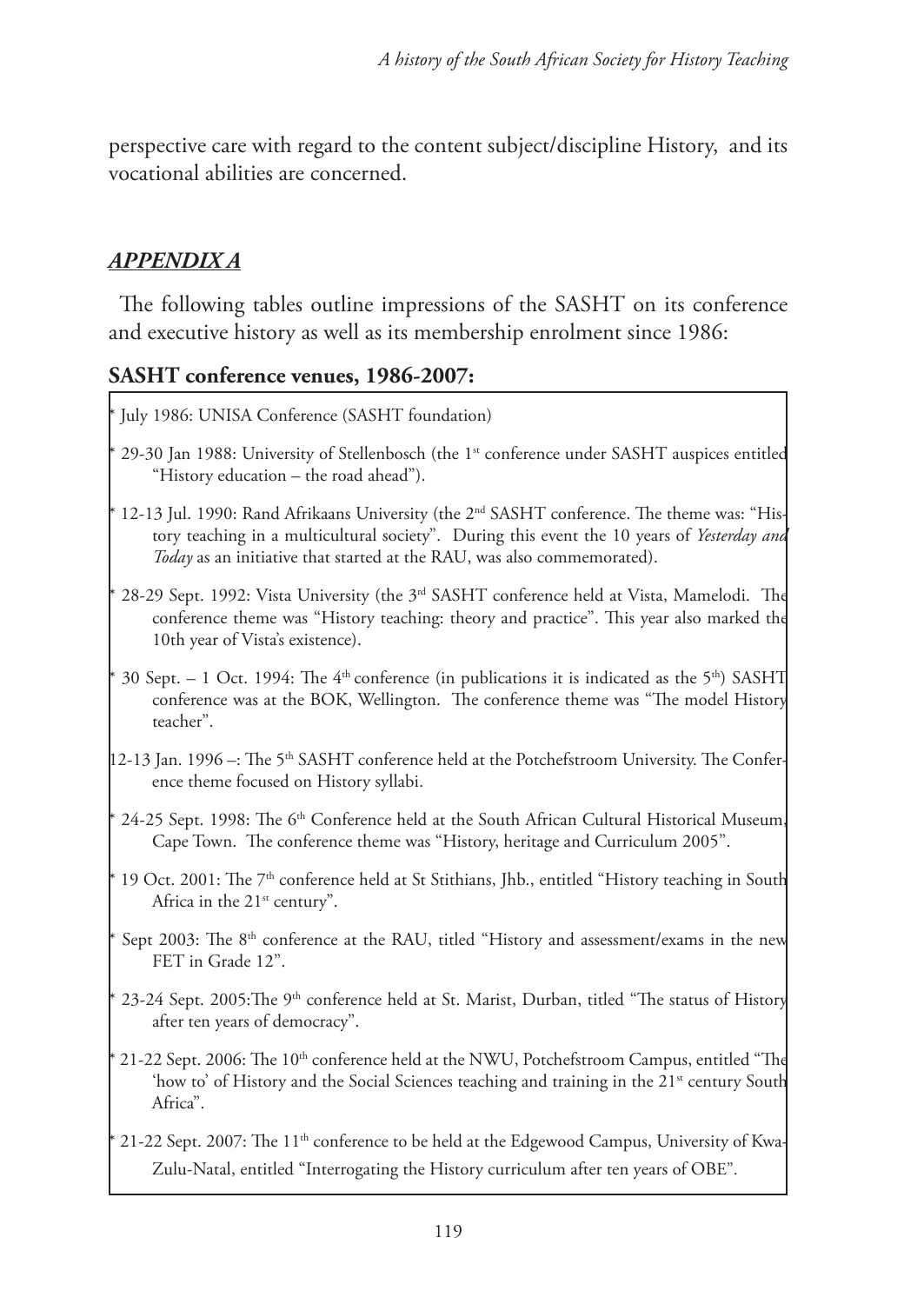## **SASHT membership enrolment**

#### *An estimate:*

Before 1990: 100

1990: 140 (peak enrolment)

1994: 47 (this is the number that attended the conference, but the general enrolment was probably was to 80).

1996: 50 (of whom 31 were English and 19 Afrikaans – 36 were white and 14 coloured, Indian or black - SASHT membership fee was R5 per annum. They had to subscribe separately to *Yesterday and Today*).

1998: 119 (this number is an estimate in deputy chairperson Broodryk's annual report – the inactive members were probably added. SASHT membership fee was R15 per annum. They had to subscribe separately to *Yesterday and Today*).

2000: 100 (the SASHT enrolment/membership was always influenced by the conference venue. SASHT membership was R50 per annum. This change was made possible because the SASHT had to send out Newsletters after the publication of *Yesterday and Today* came to a standstill in 1997). 2002: 66

2004: 56 2006: 70-100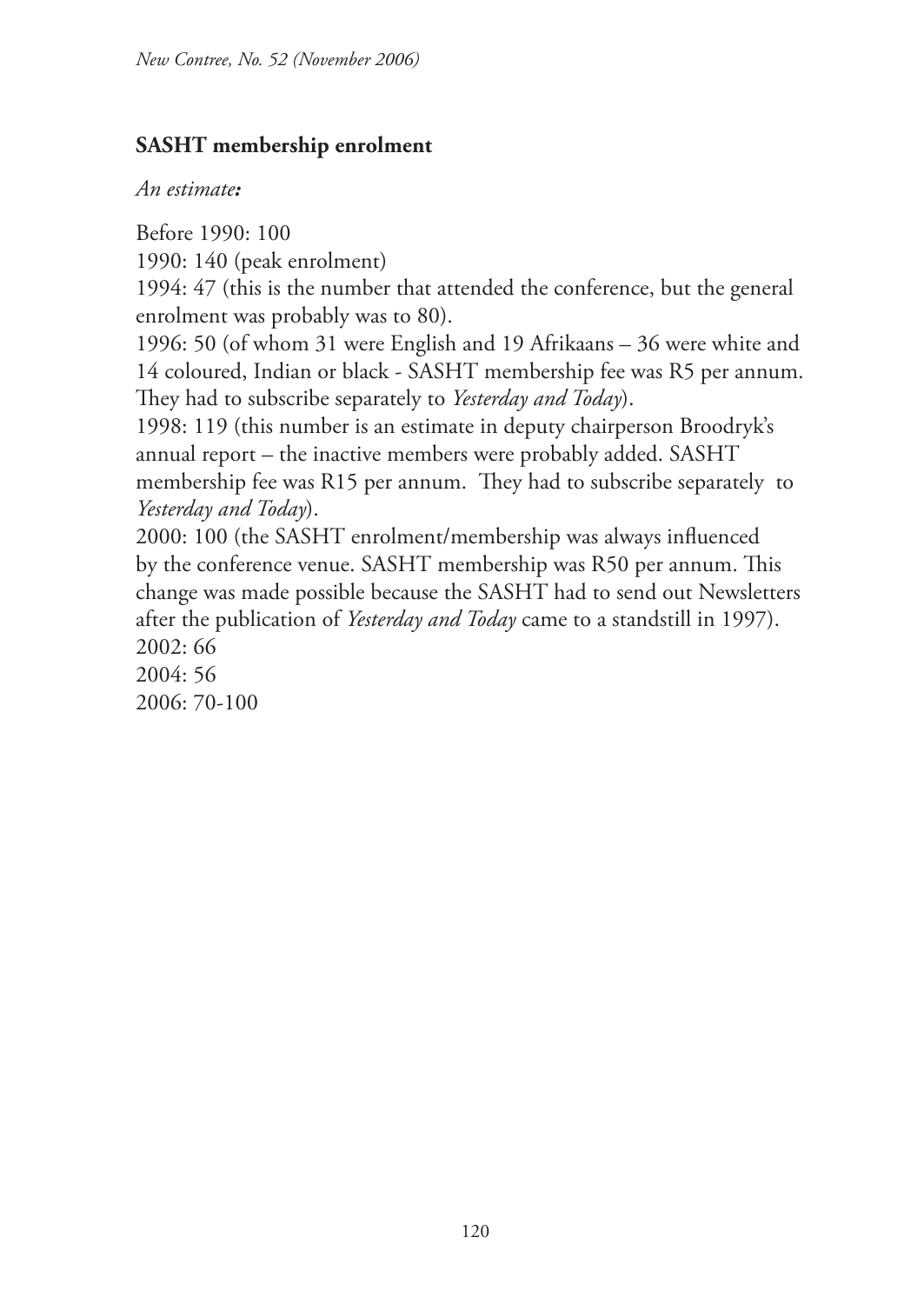# *APPENDIX B*

| Year            | Chair                                          | <b>Vice Chair</b>          | Secretary                           | <b>Treasurer</b>                                                                                | <b>Additional</b><br><b>Members</b>                                                                                                                              | General<br><b>Comments</b>                                                                                                                                                                                                                |
|-----------------|------------------------------------------------|----------------------------|-------------------------------------|-------------------------------------------------------------------------------------------------|------------------------------------------------------------------------------------------------------------------------------------------------------------------|-------------------------------------------------------------------------------------------------------------------------------------------------------------------------------------------------------------------------------------------|
| 1986<br>$-1990$ | Prof. Martin<br>H. Trüm-<br>pelmann<br>(RAU)   | Mr J.M.L.<br>Horn (GOK)    | Prof. J.F.<br>Stuart (Unisa)        | Mr S. Kekana<br>(University of<br>Vista)/in 1989<br>succeeded by<br>Prof. J. Olivier<br>(Unisa) | Dr Arend E.<br>Carl (Univer-<br>sity of Stellen-<br>bosch)/in 1989<br>succeeded by<br>Mr S Kekana<br>(University of<br>Vista) and Prof.<br>R. Tunmer<br>(Rhodes) | A 12-13<br><b>July 1982</b><br>symposiom at<br>the RAU was<br>part of the<br>motivation for<br>the founding<br>of the SASHT<br>at a teachers'<br>conference<br>in 1986. The<br>1st official<br>SASHT con-<br>ference was in<br>1988 at US |
| 1990<br>$-1992$ | Dr Simon<br>Kekana<br>(University<br>of Vista) | Dr M.<br>Broodryk<br>(UPE) | Mrs C.P.<br>Jooste (Vista)          | Prof. J. Olivier<br>(Unisa)                                                                     | Dr F.J. Preto-<br>rius (Unisa);<br>Dr J. Joubert<br>(Bolandse<br>Onderwyskol-<br>lege - BOK)                                                                     | The 2nd<br>SASHT<br>conference in<br>1990 at the<br>RAU. The 3rd<br>Conference<br>was in 1992<br>at Vista.<br>Mamelodi                                                                                                                    |
| 1992-<br>1994   | Dr Simom<br>Kekana<br>(University<br>of Vista) | Dr M.<br>Broodryk<br>(UPE) | L                                   | Prof. J. Olivier<br>(Unisa)                                                                     | Dr F.J. Preto-<br>rius (Unisa);<br>Dr J. Joubert<br>(Bolandse<br>Onderwyskol-<br>lege - BOK);<br>Prof. P. Kapp<br>(Ed. Yesterday<br>& Today)                     | The 4th (in<br>publications<br>it is indicated<br>as the 5th)<br>SASHT con-<br>ference was<br>at the BOK,<br>Wellington                                                                                                                   |
| 1994<br>$-1996$ | Dr M.<br>Broodryk<br>(UPE)                     | Mr R. Sie-<br>börger (UCT) | Dr E.S van<br>Eeden (PU vir<br>CHO) | Me E. van<br>Rooyen (US)                                                                        | Prof. P.H.<br>Kapp (US);<br>Ms C. Dryer<br>(Edgewood<br>College); Mr<br>B. Mohammed<br>(Hoërskool<br>Groenvlei)                                                  | The 5th con-<br>ference was in<br>1996 at the<br>PU vir CHO                                                                                                                                                                               |

# **SASHT chairpersons, 1986-2007**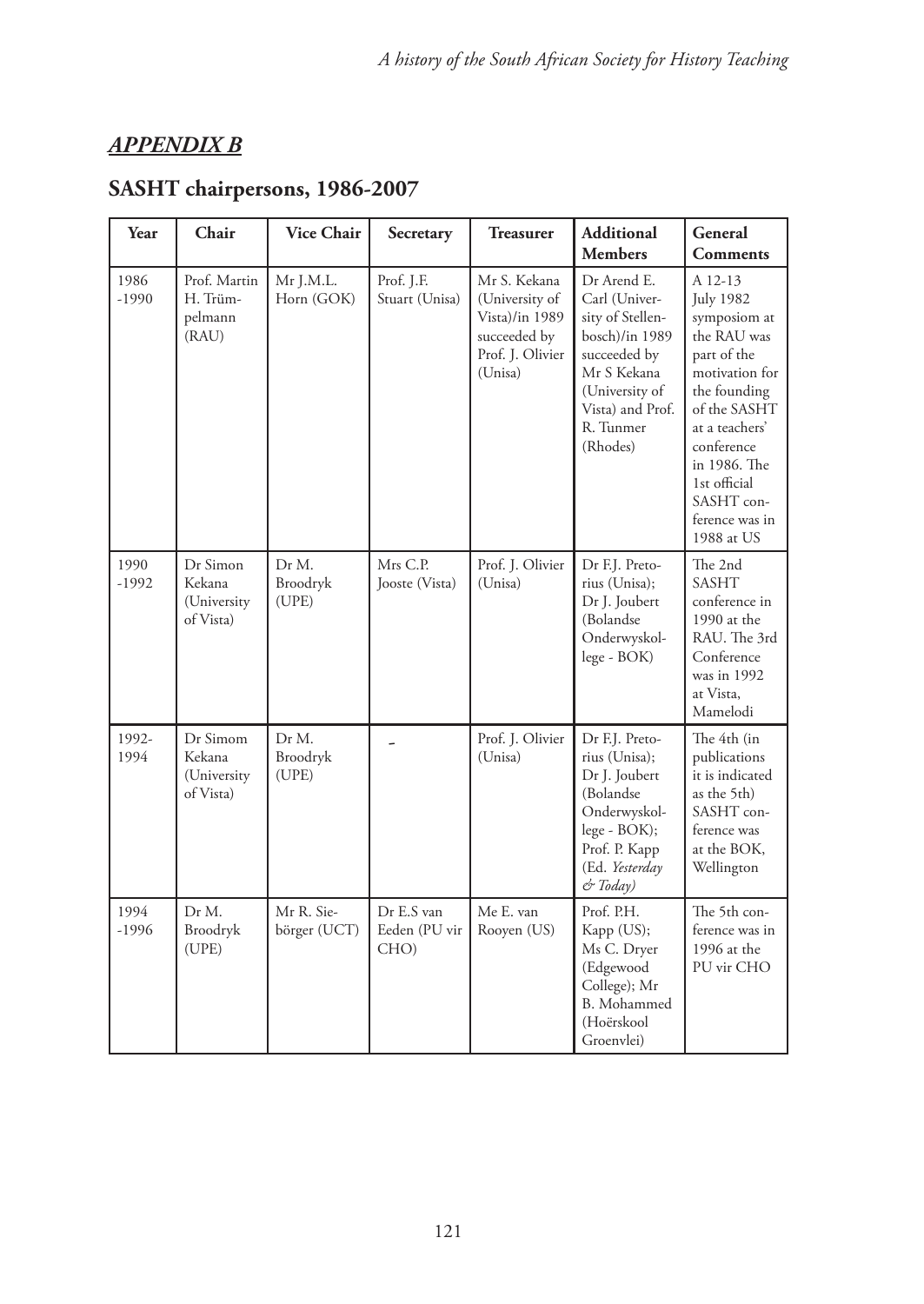| Year            | Chair                                          | <b>Vice Chair</b>          | Secretary                           | <b>Treasurer</b>                                                                                | <b>Additional</b><br><b>Members</b>                                                                                                                              | General<br><b>Comments</b>                                                                                                                                                                                                                |
|-----------------|------------------------------------------------|----------------------------|-------------------------------------|-------------------------------------------------------------------------------------------------|------------------------------------------------------------------------------------------------------------------------------------------------------------------|-------------------------------------------------------------------------------------------------------------------------------------------------------------------------------------------------------------------------------------------|
| 1986<br>$-1990$ | Prof. Martin<br>H. Trüm-<br>pelmann<br>(RAU)   | Mr J.M.L.<br>Horn (GOK)    | Prof. J.F.<br>Stuart (Unisa)        | Mr S. Kekana<br>(University of<br>Vista)/in 1989<br>succeeded by<br>Prof. J. Olivier<br>(Unisa) | Dr Arend E.<br>Carl (Univer-<br>sity of Stellen-<br>bosch)/in 1989<br>succeeded by<br>Mr S Kekana<br>(University of<br>Vista) and Prof.<br>R. Tunmer<br>(Rhodes) | A 12-13<br><b>July 1982</b><br>symposiom at<br>the RAU was<br>part of the<br>motivation for<br>the founding<br>of the SASHT<br>at a teachers'<br>conference<br>in 1986. The<br>1st official<br>SASHT con-<br>ference was in<br>1988 at US |
| 1990<br>$-1992$ | Dr Simon<br>Kekana<br>(University<br>of Vista) | Dr M.<br>Broodryk<br>(UPE) | Mrs C.P.<br>Jooste (Vista)          | Prof. J. Olivier<br>(Unisa)                                                                     | Dr F.J. Preto-<br>rius (Unisa);<br>Dr J. Joubert<br>(Bolandse<br>Onderwyskol-<br>lege - BOK)                                                                     | The 2nd<br><b>SASHT</b><br>conference in<br>1990 at the<br>RAU. The 3rd<br>Conference<br>was in 1992<br>at Vista.<br>Mamelodi                                                                                                             |
| 1992-<br>1994   | Dr Simom<br>Kekana<br>(University<br>of Vista) | Dr M.<br>Broodryk<br>(UPE) |                                     | Prof. J. Olivier<br>(Unisa)                                                                     | Dr F.J. Preto-<br>rius (Unisa);<br>Dr J. Joubert<br>(Bolandse)<br>Onderwyskol-<br>lege - BOK);<br>Prof. P. Kapp<br>(Ed. Yesterday<br>& Today)                    | The 4th (in<br>publications<br>it is indicated<br>as the 5th)<br>SASHT con-<br>ference was<br>at the BOK,<br>Wellington                                                                                                                   |
| 1994<br>$-1996$ | Dr M.<br>Broodryk<br>(UPE)                     | Mr R. Sie-<br>börger (UCT) | Dr E.S van<br>Eeden (PU vir<br>CHO) | Me E. van<br>Rooyen (US)                                                                        | Prof. P.H.<br>Kapp (US);<br>Ms C. Dryer<br>(Edgewood<br>College); Mr<br>B. Mohammed<br>(Hoërskool<br>Groenvlei)                                                  | The 5th con-<br>ference was in<br>1996 at the<br>PU vir CHO                                                                                                                                                                               |